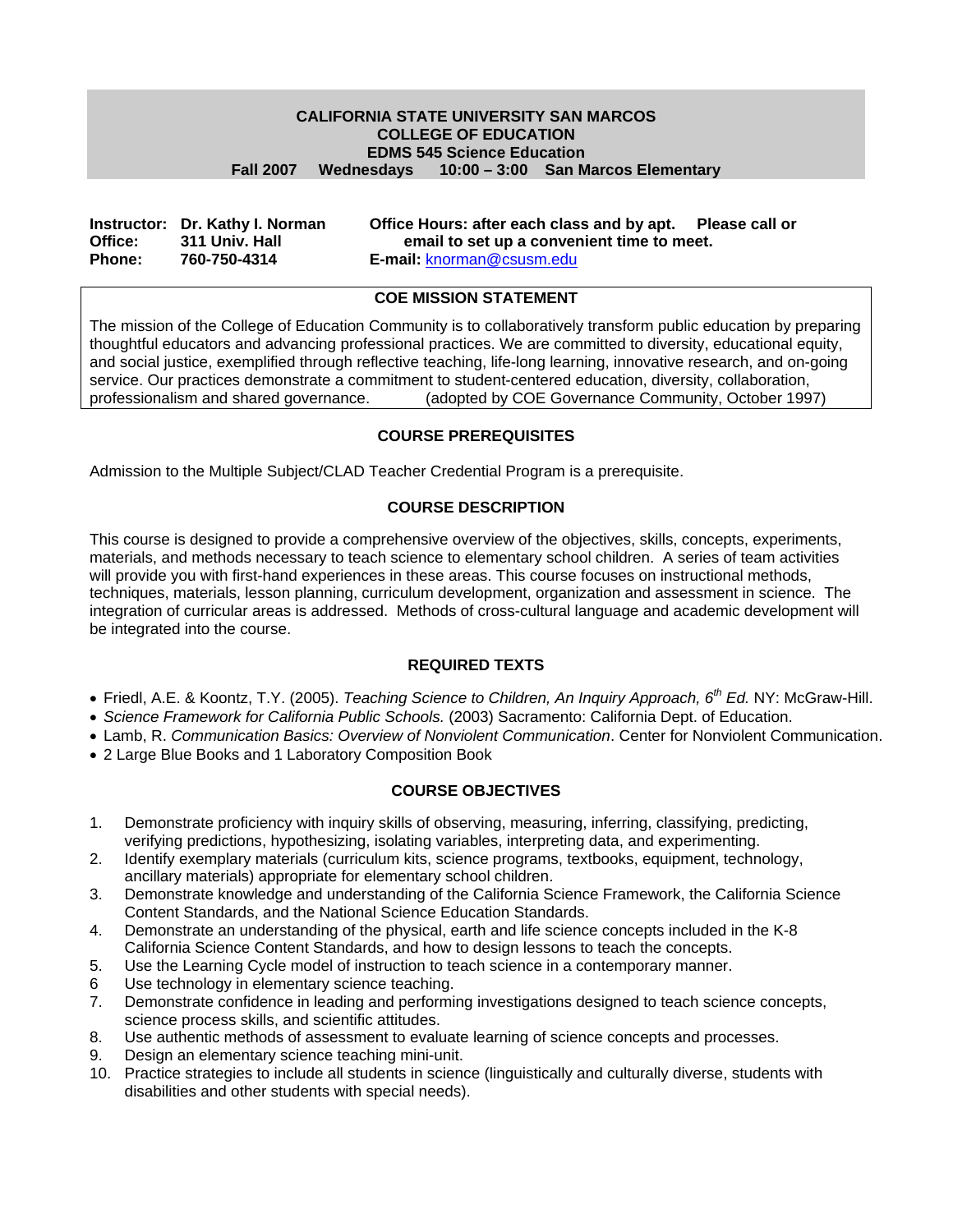#### **COURSE TOPICS**

Constructivism & The Learning Cycle Model of Teaching Concept Mapping Objectives for Student Learning & Science Concept Definitions Developing Essential Questions California Science Content Standards California Science Framework Teaching English Language Learners in Science Infusing Writing Activities in Science Lessons Science Curriculum Kits and State Approved Texts Science Process Skills and Scientific Attitudes Current Issues in Science Education Infusing Technology into Science Teaching Authentic Assessments in Science Science Projects, Student Research, Science Fairs Safety in the Science Class Inclusion and Teaching Science to Students with Special Needs Benchmarks and the National Science Education Standards

#### **STUDENT LEARNING OUTCOMES**

#### **Teacher Performance Expectation (TPE) Competencies**

#### **Standards of Quality and Effectiveness for Professional Teacher Preparation Programs California Commission on Teacher Credentialing**

The course objectives, assignments, and assessments have been aligned with the CTC standards for the Multiple Subject Credential. This course is designed to help those seeking a California teaching credential to develop the skills, knowledge and attitudes necessary to assist schools and districts in implementing effective programs for all students. The successful candidate will be able to merge theory and practice in order to realize a comprehensive and extensive educational program for all students. You will be required to formally address the following TPEs in this course: TPE 1A Science and TPE5. To successfully meet these TPEs, you should respond on TaskStream, attach your evidence, and request feedback from me on TaskStream.

\*\*NOTE: Entries for TPE 1A and TPE 5 will be completed during the last class session. You will turn in a printed copy during the class as a final exam grade. If you do not turn in the printed copy AND post the TPE entries during the last class, you will receive a zero on "Complete Science TPEs."

#### **TPE 1A: Teaching Science in a Multiple Subject Assignment**

Candidates for a Multiple Subject Teaching Credential demonstrate the ability to teach the state-adopted academic content standards for students in science (K-8). They balance the focus of instruction between science information, concepts, and investigations. Their explanations, demonstrations, and class activities serve to illustrate science concepts and principles, scientific investigation, and experimentation. Candidates emphasize the importance of accuracy, precision, and estimation.

#### **TPE 5: Student Engagement**

Candidates for Teaching Credentials clearly communicate instructional objectives to students. They ensure the active and equitable participation of all students. They ensure that students understand what they are to do during instruction and monitor student progress toward academic goals. If students are struggling and off-task, candidates examine why and use strategies to re-engage them. Candidates encourage students to share and examine points of view during lessons. They use community resources, student experiences, and applied learning activities to make instruction relevant. They extend the intellectual quality of student thinking by asking stimulating questions and challenging student ideas. Candidates teach students to respond to and frame meaningful questions.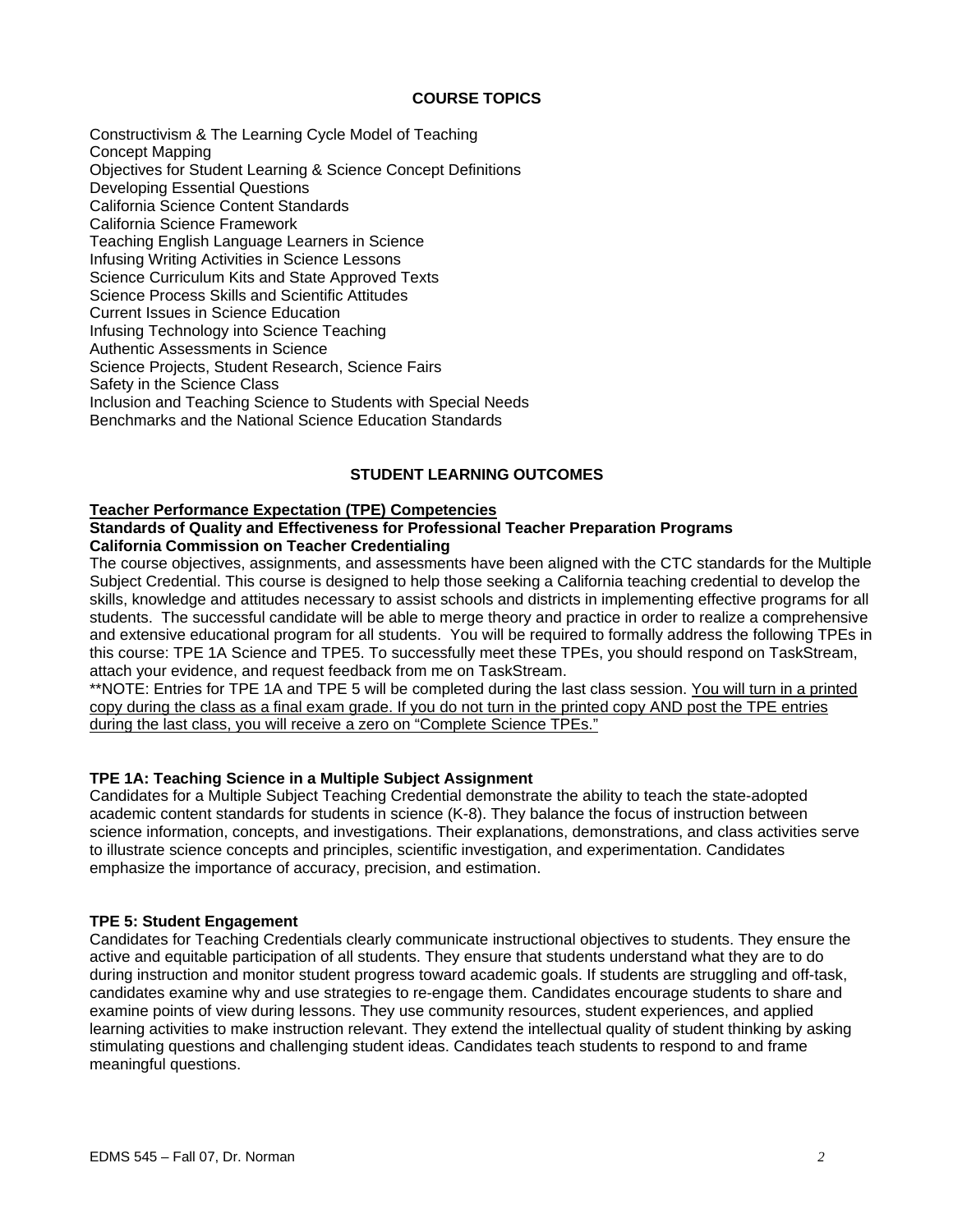## **COURSE POLICIES**

#### **Students With Disabilities Requiring Reasonable Accommodations**

Students must be approved for services by providing appropriate and recent documentation to the Office of Disabled Student Services (DSS). This office is located in Craven Hall 5205, and can be contacted by phone at (760) 750-4905, or TTY (760) 750-4909. Students authorized by DSS to receive reasonable accommodations should meet with their instructor during office hours or, in order to ensure confidentiality, in a more private setting.

#### **Technology**

You must use your university email account for this class. Periodically I will send reminders and handouts to you on email. I will respond to emails within 48 hours Monday through Friday. You are welcome to use a laptop computer in class. However, you will need to save checking email or other personal use for time outside of class.

#### **Electronic Communication Protocol**

Electronic correspondence is a part of your professional interactions. If you need to contact the instructor, email is often the easiest way to do so. It is my intention to respond to all received e-mails in a timely manner. Please be reminded that e-mail and on-line discussions are a very specific form of communication, with their own nuances and etiquette. For instance, electronic messages sent in all upper case (or lower case) letters, major typos, or slang, often communicate more than the sender originally intended. With that said, please be mindful of all e-mail and on-line discussion messages you send to your colleagues, to faculty members in the College of Education, or to persons within the greater educational community. All electronic messages should be crafted with professionalism and care.

Things to consider:

- Would I say in person what this electronic message specifically says?
- How could this message be misconstrued?
- Does this message represent my highest self?
- Am I sending this electronic message to avoid a face-to-face conversation?

In addition, if there is ever a concern with an electronic message sent to you, please talk with the author in person in order to correct any confusion.

#### **Attendance Policy**

Due to the dynamic and interactive nature of courses in the College of Education, all students are expected to attend all classes and participate actively. Absences and late arrivals/early departures will affect the final grade. At a minimum, students must attend more than 80% of class time, or s/he may not receive a passing grade for the course at the discretion of the instructor. Individual instructors may adopt more stringent attendance requirements. Should the student have extenuating circumstances, s/he should contact the instructor as soon as possible.

For this class, **if you are absent 1 day, your highest possible grade is a B. If you are absent more than 1 day, your highest possible grade is a C**, which means that you will not pass the course. **Late arrivals and early departures** will lower your class grade. If you have an emergency, see the instructor for the Emergency Absence Policy. Absences do not change assignment due dates. Late assignments will not be accepted.

#### **Late Work**

Complete all assignments on time. No late work will be accepted.

# **CSUSM Academic Honesty Policy**

Students will be expected to adhere to standards of academic honesty and integrity, as outlined in the Student Academic Honesty Policy. All written work and oral assignments must be original work. All ideas/materials that are borrowed from other sources must have appropriate references to the original sources. Any quoted material should give credit to the source and be punctuated with quotation marks.

Students are responsible for honest completion of their work including examinations. There will be no tolerance for infractions. If you believe there has been an infraction by someone in the class, please bring it to the instructor's attention. The instructor reserves the right to discipline any student for academic dishonesty in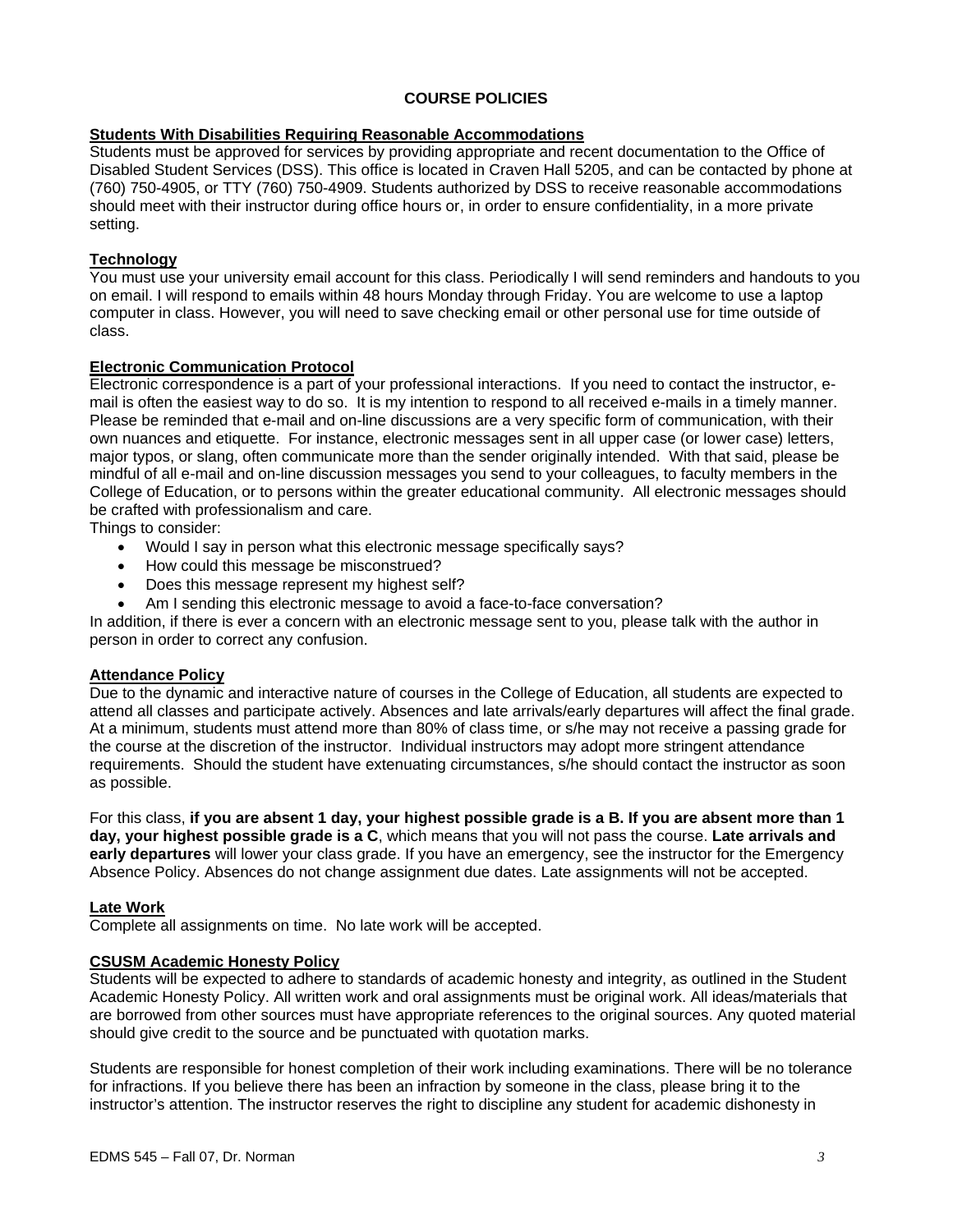accordance with the general rules and regulations of the university. Disciplinary action may include the lowering of grades and/or the assignment of a failing grade for an exam, assignment, or the class as a whole.

Incidents of Academic Dishonesty will be reported to the Dean of Students. Sanctions at the University level may include suspension or expulsion from the University.

#### **Plagiarism**

As an educator, it is expected that each student will do his/her own work, and contribute equally to group projects and processes. Plagiarism or cheating is unacceptable under any circumstances. If you are in doubt about whether your work is paraphrased or plagiarized see the Plagiarism Prevention for Students website http://library.csusm.edu/plagiarism/index.html. If there are questions about academic honesty, please consult the University catalog.

#### **All University Writing Requirement**

In keeping with the All-University Writing Requirement, all courses must have a writing component of at least 2,500 words (approximately 10 pages) which can be administered in a variety of ways. This will be met in this course through written assignments.

#### **Person-First Language**

Use "person-first" language in all written and oral assignments and discussions (e.g., "student with autism" rather than "autistic student").

#### **Authorization to Teach English Learners**

This credential program has been specifically designed to prepare teachers for the diversity of languages often encountered in California public school classrooms. The authorization to teach English learners is met through the infusion of content and experiences within the credential program, as well as additional coursework. Students successfully completing this program receive a credential with authorization to teach English learners. (approved by CCTC in SB 2042 Program Standards, August 02))

#### **Special Education**

Consistent with the intent to offer a seamless teaching credential in the College of Education, this course will demonstrate the collaborative infusion of special education competencies that reflect inclusive educational practices.

#### **Use of Technology**

Students are expected to demonstrate competency in the use of various forms of technology (i.e. word processing, electronic mail, WebCT6, use of the Internet, and/or multimedia presentations). Specific requirements for course assignments with regard to technology are at the discretion of the instructor. Keep a digital copy of all assignments for use in your teaching portfolio. All assignments will be submitted online, and some will be submitted in hard copy as well. Details will be given in class.

#### **Visual and Performing Arts**

This course infuses the visual and performing arts in order to prepare our candidates with the skills to integrate the arts in their teaching. The Visual and Performing Arts Content Standards for California Public Schools (http://www.cde.ca.gov/cdepress/standards-pdfs/visual-performing-arts.pdf) describe what every student should know and be able to do in the visual and performing arts, pre-kindergarten through grade 12 in five strands: artistic perception; creative expression; historical and cultural context; aesthetic valuing; and connections, relationships and applications.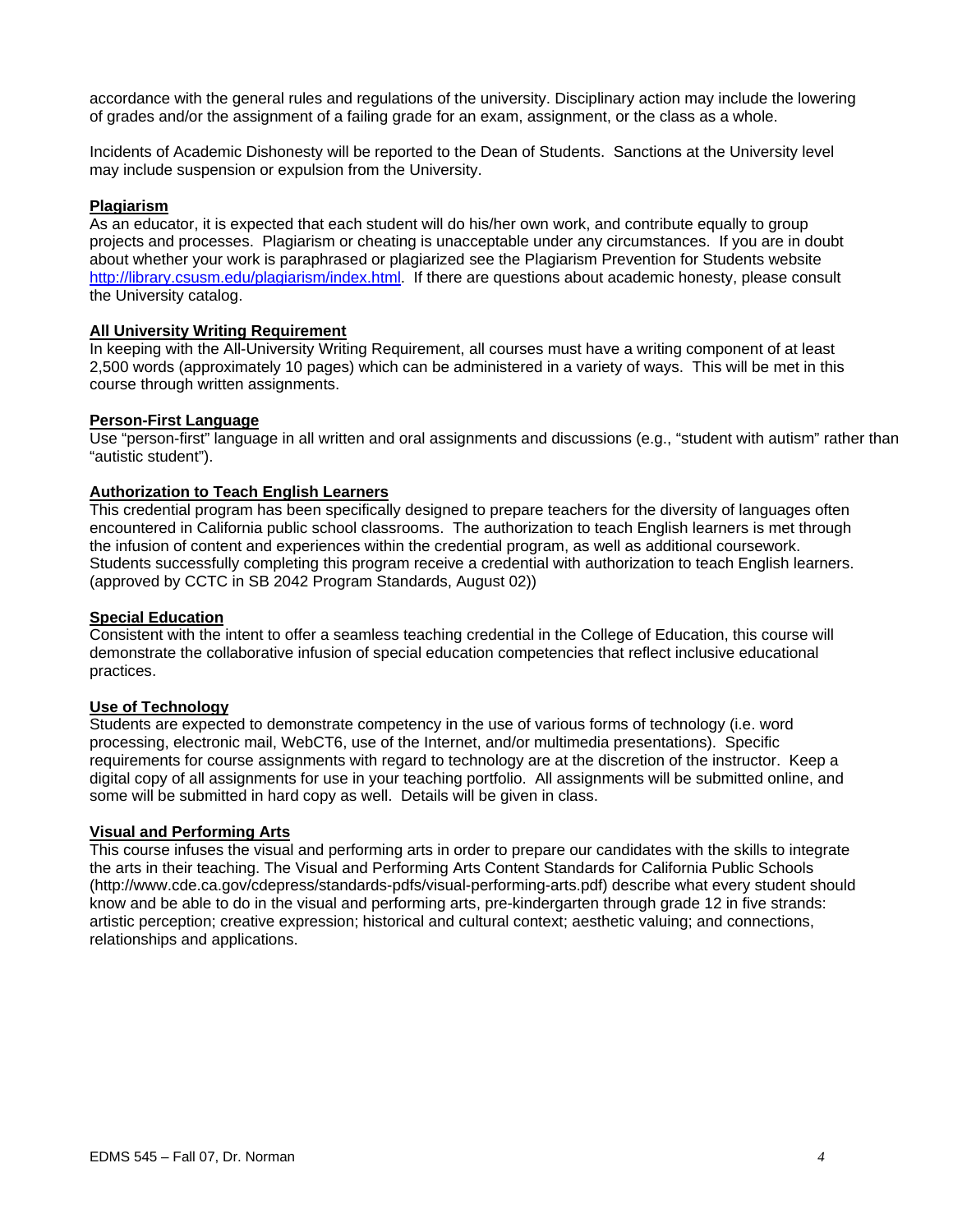#### **GRADING STANDARDS**

| $A = 93-100$    | $B = 83 - 86$   | $C = 73-76$ |
|-----------------|-----------------|-------------|
| $A - = 90 - 92$ | $B - 80 - 82$   | $C - 70-72$ |
| $B+ = 87-89$    | $C_{+}$ = 77-79 | $F = 0.69$  |

It is expected that students will proofread and edit their assignments prior to submission. Students will ensure that the text is error-free (grammar, spelling), and ideas are logically and concisely presented. The assignment's grade will be negatively affected as a result of this oversight. Each assignment will be graded approximately 80% on content and context (detail, logic, synthesis of information, depth of analysis, etc.), and 20% on mechanics. All citations, where appropriate, will use American Psychological Association (APA) format. Consult APA Manual,  $5<sup>th</sup>$  edition for citation guidance.

You must maintain a B average (3.0 GPA) in your teacher education courses to receive a teaching credential from the State of California. Courses are not accepted if final course grades are below a C+.

# **Exemplary "A" Students**

- 1. Demonstrate serious commitment to their learning, making full use of the learning opportunities available and searching out the implications of their learning for future use.
- 2. Complete all assignments thoroughly, thoughtfully and timely.
- 3. Make insightful connections between assignments and their developing overall understanding of science concepts; continually questioning and examining assumptions in a genuine spirit of inquiry.
- 4. Attends every class, always timely, and shows high level achievement of course goals.
- 5. Display a "can do" attitude, give 100%, and works to help others learn too.
- 6. Contributes a great deal to class environment, showing respect and concern for all members.

#### **"B" Students**

- 1. Completes all assignments, all on time, and demonstrates the ability to summarize, analyze, and/or reflect at fairly high levels, showing consistent improvement over time.
- 2. Completes all of the reading assignments and develops thoughtful and fairly thorough responses.
- 3. Produces work that is close to professional level in terms of both content and writing, working to develop a strong command of writing, speaking, planning and presenting.
- 4. Develops presentations demonstrating significant learning.
- 5. Presents confidently and intelligently, demonstrating effective teaching skills.
- 6. Attends every class meeting and is regularly engaged during class.
- 7. Contributes to the positive environment of the class by respecting all members.

#### **ASSIGNMENTS**

Each written assignment is expected to have a clear organizational presentation and be free of grammar, punctuation and spelling errors. There will be a reduction in points for the above mentioned errors. Late assignments are not accepted. Prepare carefully for class, and be ready to discuss readings and assignments thoughtfully. Note the Description of Exemplary Students on page 18.

| 1. Participation, Professionalism and Disposition                                 | 5%     |
|-----------------------------------------------------------------------------------|--------|
| 2. Reading Accountability Journal                                                 | 25%    |
| 3. Framework Summary Response                                                     | 5%     |
| 4. Leadership of Hands-on Science Activities                                      | $10\%$ |
| 5. Learning Cycle Lesson Drawings                                                 | 5%     |
| 6. Learning Cycle Lesson Explanations                                             | 5%     |
| 7. Science Exploratorium Lesson Plan/Presentation                                 | 10%    |
| 8. Science Curriculum/Presentation                                                | 20%    |
| 9. Course Reflection                                                              | 5%     |
| 10. Complete Science TPEs during last class                                       | 5%     |
| 11. Documentation of 5 hours of Science Teaching/Tutoring in Elementary Classroom | 5%     |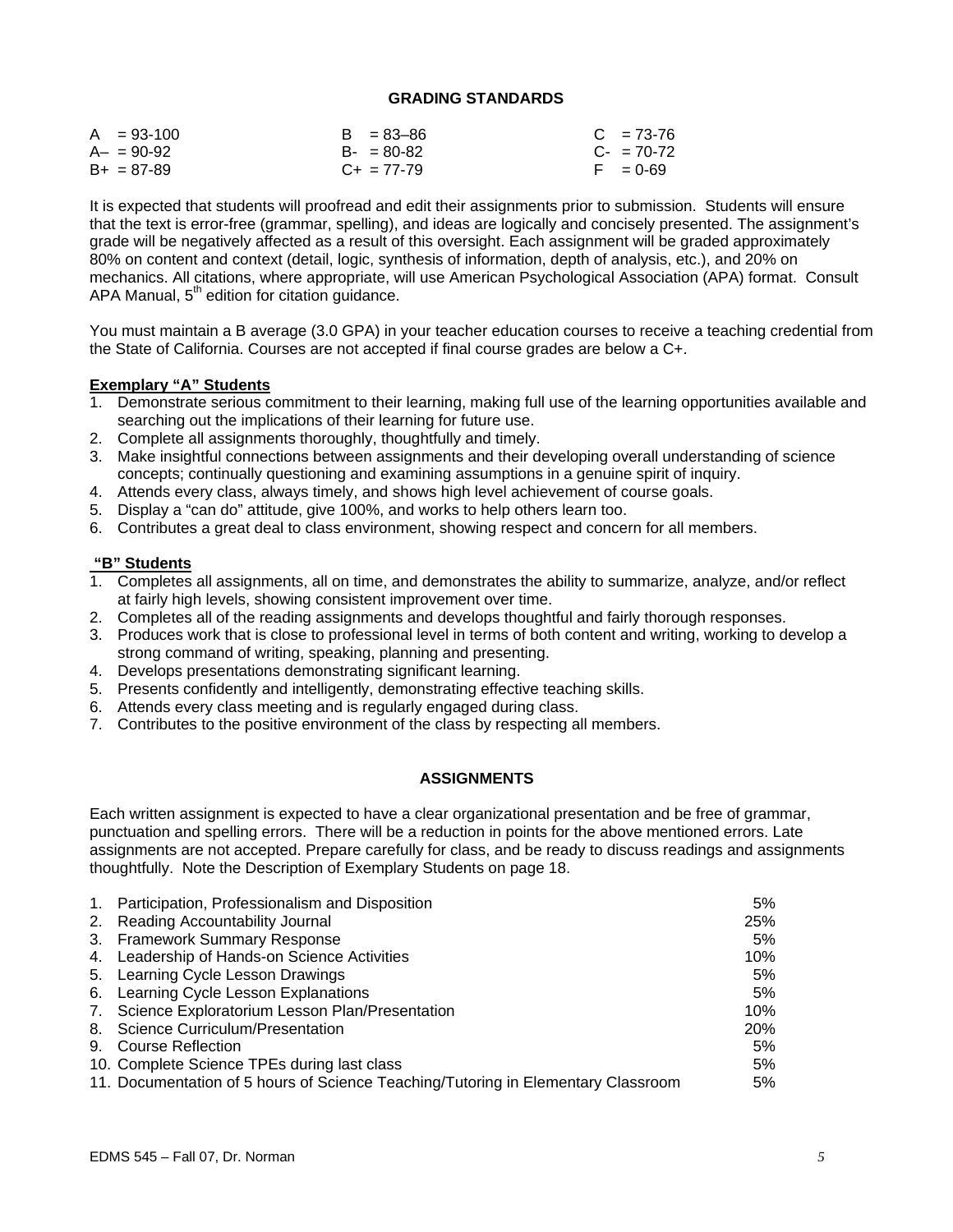#### EDMS 545 – Fall 07, Dr. Norman *6*

#### **DESCRIPTIONS OF ASSIGNMENTS**

#### **1. Participation, Professionalism and Disposition to Teach 5%**

Interact professionally and collaborate responsibly with your colleagues and professor. Teacher education is a professional preparation program and students will be expected to adhere to standards of dependability, professionalism, and academic honesty.

You are expected to arrive on time (1:00 p.m.), stay for the whole class (until 3:45 p.m.), and attend all class sessions. If you are late to one or more classes, depart early from one or more classes, or miss a class, your course grade will be lowered. Please note the Attendance policy in this syllabus.

Grading will include a component of "professional demeanor." Students will conduct themselves in ways that are generally expected of those who are entering the education profession, including the following:

- On-time arrival to all class sessions
- Advance preparation of readings and timely submission of assignments
- Respectful participation with instructor and other students in all settings
- Carefully considered, culturally aware approaches to solution-finding

#### **The following Attributes of Highly Effective Teachers will be used as criteria defining your participation, professionalism and disposition.**

- a. **General classroom attendance, promptness, and participation**: is on time; respects time boundaries (breaks, etc.); regularly attends class; and actively participates.
- b. **Attention to classroom discussion protocols**: respects time limitations; recognizes and respects the perspectives of fellow classmates; gives wait time; listens actively; uses non-interruptive skills; mediates disagreements by working to understand others' perspectives & finding common ground; and genuinely encourages all to participate.
- c. **Social and cooperative skills (as illustrated in cooperative projects)**: assumes responsibility of one's roles; is open to consensus and mediation; effectively communicates ideas; communicates in respectful manner in online discussion (as noted in electronic communication protocol); attends group meetings; is dependable; respects others' ideas; expects quality work from self and colleagues; manages time effectively; uses organizational skills and leadership skills; is assertive but not aggressive; uses reflection as a means of evaluation; and motivates and offers positive reinforcement to others.
- d. **Attention to assignments**: meets time deadlines; produces quality products; responds cooperatively to constructive criticism; uses rubrics or other stipulated criteria to shape an assignment; and prioritizes tasks and performs/supervises several tasks at once.
- **e. General classroom demeanor**: is professional, creative, kind, sensitive, respectful, has a sense of humor**;**  is supportive of fellow classmates and instructors**;** recognizes others' perspectives as valid and works to include all "voices" in the classroom**;** is aware of & responsive to issues & behaviors that might marginalize colleagues in the classroom; does not conduct personal business during class time; uses personal computer appropriately, clearly taking notes when warranted; and computer is closed during discussions so that eye contact can be maintained.
- f. **Flexibility**: is responsive when reasonable adjustments to the syllabus, curriculum, schedule, and school site assignments become necessary (common to the educational arena); can work through frustrations by problem-solving with others and not letting emotional responses dominate or impair thinking; "bounces" back easily; and can work calmly under stress.
- g. **Openness to and enthusiasm for learning**: can engage with a variety of educational ideas with an open mind and a sense of exploration; demonstrates passion for and metacognition of learning across the curriculum and within discipline areas; and takes advantage of learning opportunities and seeks out additional opportunities for learning.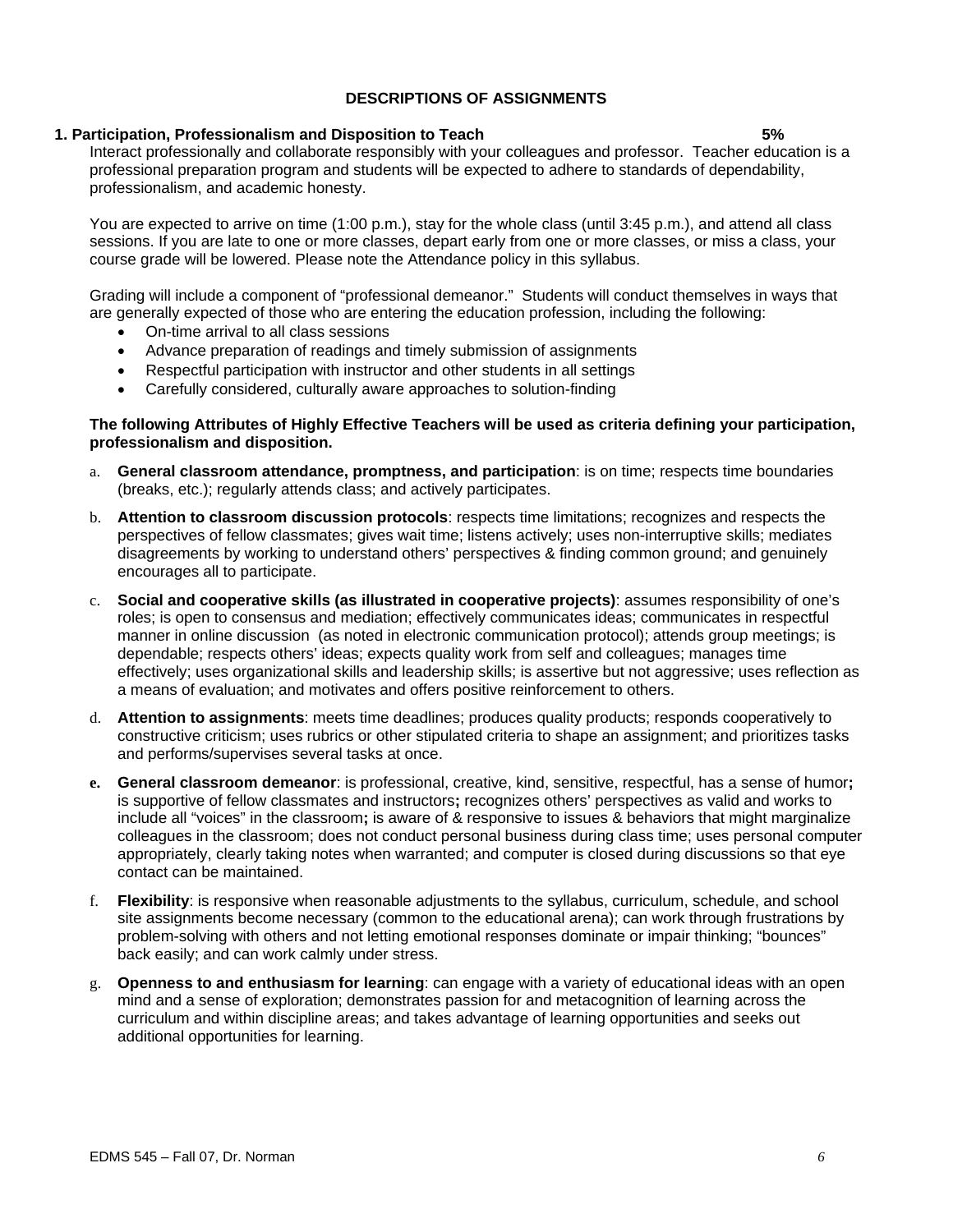# **PCP Rubric: Participation, Collaboration and Professionalism**

# **Students are expected to actively participate, collaborate, and demonstrate professionalism at all times.**

|                                         | <b>Excellent</b>                            | Acceptable                                  | Unacceptable                               | <b>Comments</b> |
|-----------------------------------------|---------------------------------------------|---------------------------------------------|--------------------------------------------|-----------------|
|                                         |                                             |                                             |                                            |                 |
| <b>Attitude</b>                         | Always displays a                           | Sometimes displays a                        | Seldom has a positive                      |                 |
| Do you show a                           | positive attitude. May                      | positive attitude. May                      | attitude. Often is                         |                 |
| positive attitude                       | offer constructive<br>criticism and include | offer constructive<br>criticism and include | critical. Does not offer                   |                 |
| toward class, "the<br>work" and         | alternatives that show                      | alternatives that show                      | alternative solutions to<br>criticism.     |                 |
| learning?                               | initiative.                                 | initiative.                                 |                                            |                 |
| <b>Participation</b>                    | Attends every class,                        | Attends every class,                        | Is not always ready                        |                 |
|                                         | always on time and                          | on time and prepared,                       | when class time                            |                 |
| Do you participate in                   | well prepared, and                          | and never leaves                            | begins. Doesn't give                       |                 |
| class discussions                       | never leaves early.                         | early. Gives most                           | full attention in class;                   |                 |
| productively, sharing                   | Gives closest                               | attention to class                          | sometimes talks when                       |                 |
| your knowledge and                      | attention to class                          | activities and                              | others are speaking.                       |                 |
| understandings?                         | activities & speakers.                      | speakers.                                   |                                            |                 |
| Professionalism                         | Consistently behaves,                       | Most of the time,                           | Seldom behaves,                            |                 |
|                                         | talks and works in a                        | behaves, talks and                          | talks, and works in a                      |                 |
| Do you exhibit                          | professional manner,                        | works in a                                  | professional manner,                       |                 |
| professional                            | regardless of                               | professional manner,                        | regardless of                              |                 |
| behavior at all                         | task/topic.                                 | regardless of                               | task/topic.                                |                 |
| times?                                  |                                             | task/topic.                                 |                                            |                 |
| Collaboration                           | Consistently listens to,                    | Most of the time                            | Rarely listens to,                         |                 |
| Can you monitor                         | shares with, and                            | listens to, shares with,                    | shares with, and                           |                 |
| and adjust your                         | supports the efforts of                     | and supports the                            | supports the efforts of                    |                 |
| participation to                        | others. Tries to keep                       | efforts of others, but                      | others. Is not always                      |                 |
| allow for others'<br>ideas to be heard? | people working well                         | sometimes is not a                          | a good team player.                        |                 |
| Are you supportive                      | together.                                   | good team member.                           |                                            |                 |
| of others' ideas                        |                                             |                                             |                                            |                 |
| and work?                               |                                             |                                             |                                            |                 |
| <b>Contributions</b>                    | Consistently provides                       | Most of the time                            | Rarely provides useful                     |                 |
| Do you contribute                       | useful ideas; always                        | provides useful ideas                       | ideas; not always                          |                 |
| to whole class and                      | stays focused on the                        | and stays focused. A                        | focused. Reluctant to                      |                 |
| group work? Do                          | task. Exhibits a lot of                     | satisfactory group                          | participate. Lets                          |                 |
| you "do your                            | effort and valuable                         | member who does                             | others take charge.                        |                 |
| share"?                                 | contributions.                              | what is required.                           |                                            |                 |
| <b>Disposition</b>                      | Consistently                                | Most of the time                            | Rarely shows concern                       |                 |
| toward teaching                         | demonstrates concern                        | demonstrates concern                        | in learning to teach all                   |                 |
|                                         | in learning to teach all                    | in learning to teach all                    | children. Rarely                           |                 |
| Do you exhibit a                        | children. Always                            | children. Often                             | demonstrates                               |                 |
| positive disposition                    | demonstrates strong                         | demonstrates                                | commitment toward                          |                 |
| towards teaching<br>all students?       | commitment toward                           | commitment toward                           | developing (a) an                          |                 |
|                                         | developing (a) an<br>understanding of       | developing (a) an<br>understanding of       | understanding of<br>children, (b) teaching |                 |
|                                         | children, (b) teaching                      | children, (b) teaching                      | strategies, and (c)                        |                 |
|                                         | strategies, and (c)                         | strategies, and (c)                         | knowledge of the                           |                 |
|                                         | knowledge of the CA                         | knowledge of the                            | CSTP's, TPE's, and                         |                 |
|                                         | Standards for the                           | CSTP's, TPE's, and                          | <b>CA Content</b>                          |                 |
|                                         | <b>Teaching Profession</b>                  | <b>CA Content</b>                           | Standards.                                 |                 |
|                                         | (CSTP), Teacher                             | Standards.                                  |                                            |                 |
|                                         | Performance                                 |                                             |                                            |                 |
|                                         | Expectations (TPE),                         |                                             |                                            |                 |
|                                         | and CA Standards.                           |                                             |                                            |                 |
| Leadership                              | Shows strength                              | Effectively participates                    | Does not show                              |                 |
| Do you interact                         | through leadership in                       | and contributes, but                        | leadership in any area                     |                 |
| productively with                       | class activities; other                     | rarely shows                                | of class.                                  |                 |
| your peers and show                     | students respect you                        | leadership qualities.                       |                                            |                 |
| leadership initiative?                  | as a leader.                                |                                             |                                            |                 |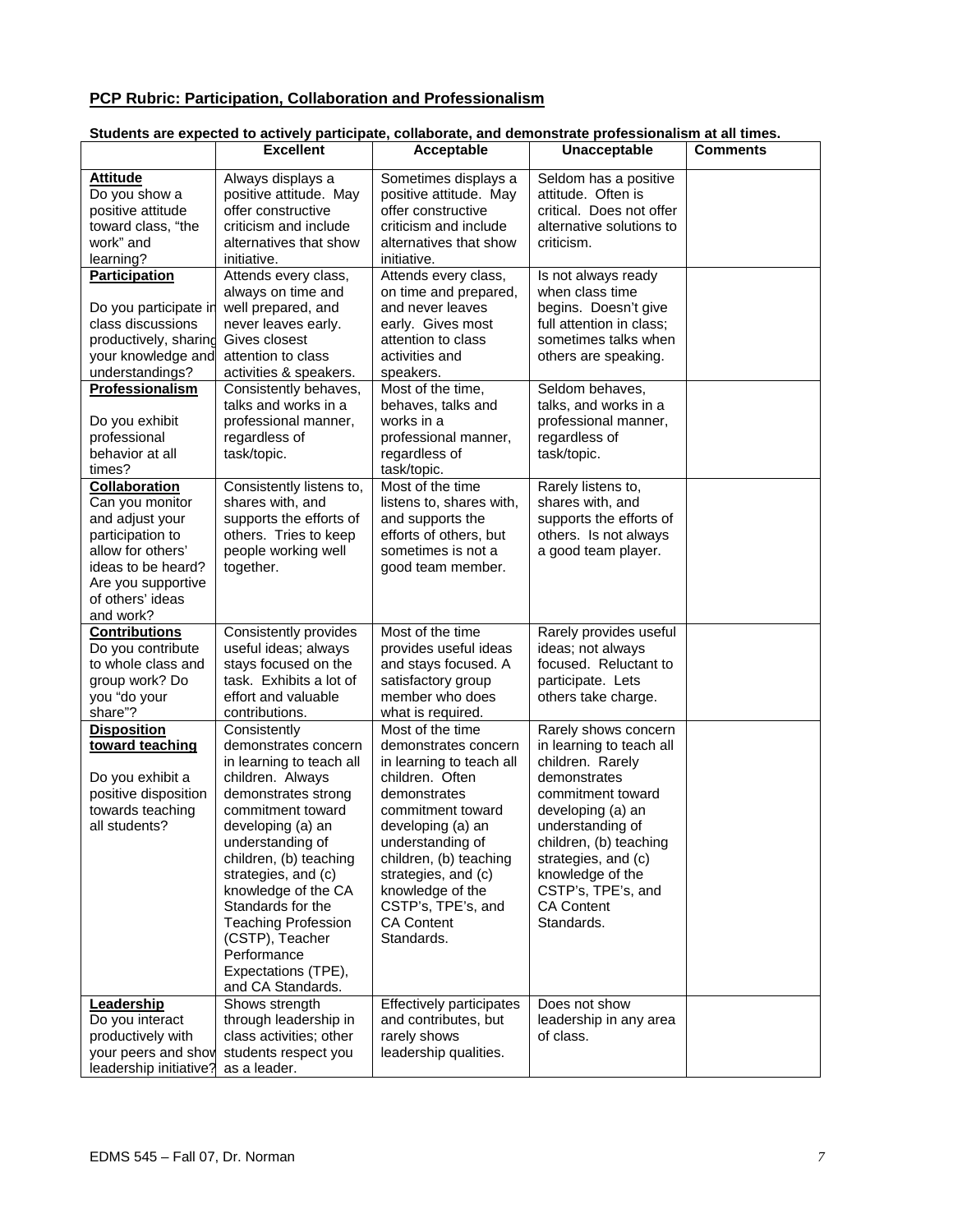# **2. Reading Accountability Journal Entries for Chapters** (individual**) 25%**

The purpose of the journal entries is to help you carry the science content from short term into long term memory and understanding so that you can more easily teach science when you become a classroom teacher. The assigned readings provide an important foundation for your increasing understanding of how to effectively teach science. You will need two large Blue Books. Reading accountability journals (blue books) will be collected at every other class session and will only receive full points if completed by the date indicated in the schedule. You must use Blue Books; though you may type and staple in your entry. Spiral paper stuck in Blue Books will not be accepted.

Each class session you will be asked to complete journal entries for 2 chapters. You will do a Concept Map (following procedures taught in class) for one of the chapters, and you will do a Big Ideas paper explaining (a) the key science concepts and (b) teaching applications for the other chapter. You may choose which chapter to prepare a Concept Map for and which chapter to do a Big Ideas paper.

Do the Reading Accountability Journal entries in a Blue Book. Every other week you will turn in the Blue Book. During that week, you will write in your other Blue Book and turn it in the following week.

- The Concept Map must include the 15-25 major concepts discussed in the chapter. Do not include information from the investigations, only the science content. The Concept Map must follow the Concept Mapping procedures taught in class. Each concept map counts 7 points.
	- a. Most general, inclusive Concept at top counts 1 point
	-
	- b. Map must show hierarchy<br>
	c. 1-2 words (nouns) for Concepts<br>
	counts 1 point<br>
	counts 1 point c. 1-2 words (nouns) for Concepts
	- d. Verbs or prepositions for Linking Words between Concepts counts 2 point
	- e. Should be some Crosslinking across the Map counts 1 point
	- f. NOT mind-mapping or mind-webbing
- The Big Ideas paper should **(1) explain 15-25 key science concepts** (not the investigations) and **(2) briefly list 2 ways you can teach some of the concepts in your class**. Be sure to write in complete sentences, not outlines, though the sentences may be bulleted. Your Big Ideas paper is not a reflection of your thoughts; it is a summary of the science content and 2 ways you might teach two or more concepts. Each Big Ideas paper counts 7 points.
	- a. Complete sentences counts 1 point
	- b. Major science concepts included counts 4 points 4 points
	- c. 2 ways to teach concepts included counts 2 points
- Title each page with the title of the Chapter in the book. Put your name and date at the top of each page.

#### **3. Framework Summary Response** (individual) **5%**

Read the first part of the California Science Framework, up to page 22. This includes Board Policy, the Introduction and Chapters One and Two.

• Think about the reading holistically.

• Type about a page, in your own words, that answers these questions: What were the most important ideas addressed in the reading? How does science teaching differ from instruction in other subjects? What are the most important elements of a strong science instructional program?

Come to class prepared to discuss the questions and turn in your answers.

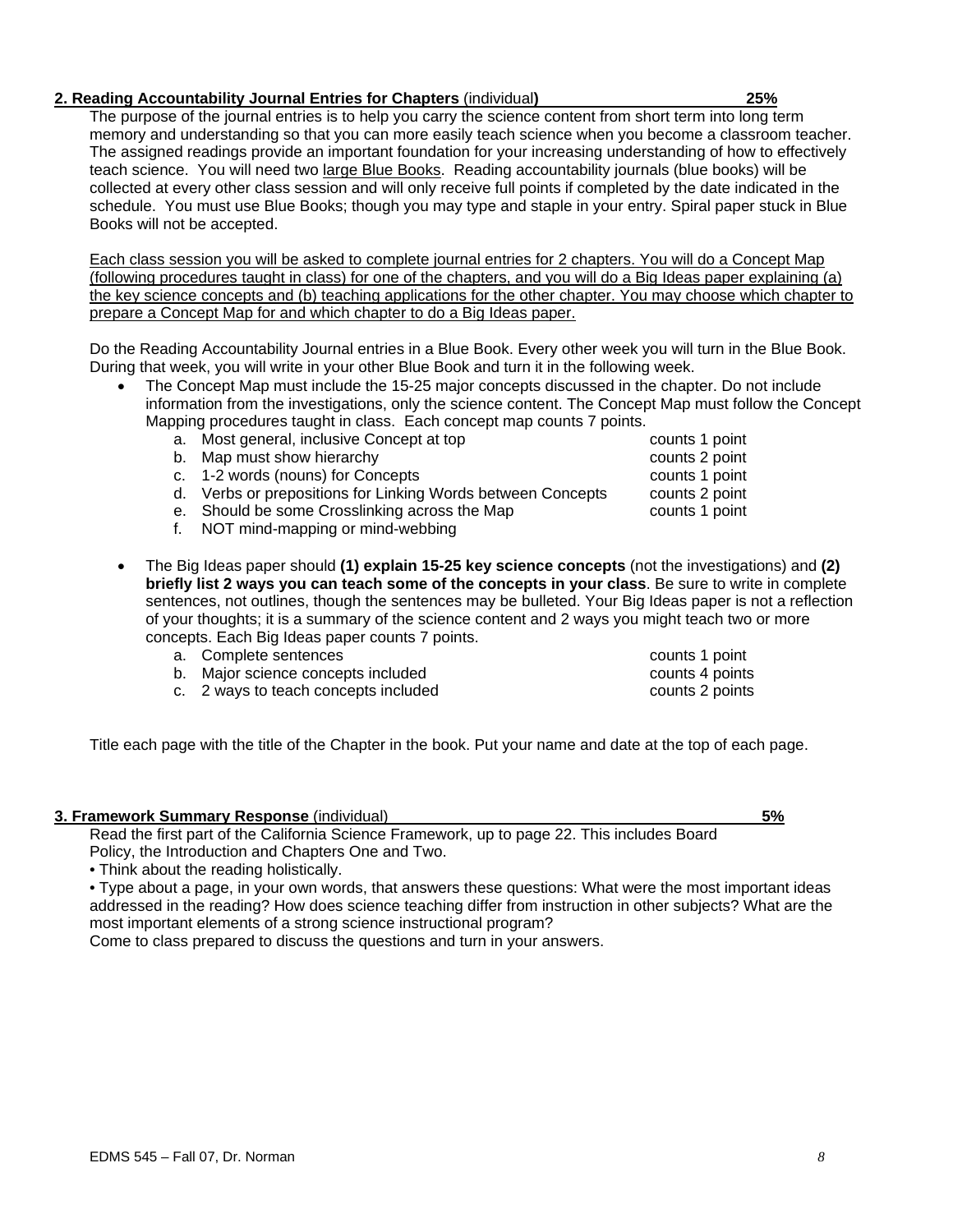#### **4. Leadership of Hands-on Science Activities** (team) **10%**

Students will lead hands-on science lessons during class. The lessons should model inquiry instruction, good questioning skills, and be content-understandable and non-judgmental. The lessons should be based on the CA Science Content Standards. Strategies for English language learners, technology integration, and methods for teaching students with disabilities should be included.

You will work in teams to lead science lessons based on the Learning Cycle Model of Instruction. You will teach these to your classmates. Each lesson will be allocated 35-40 minutes of class time to teach. Your classmates will not role-play elementary students, but will learn the science content and how to teach it. Treat your classmates as teachers, not elementary students.

The lessons should include hands-on lessons, and should emphasize particular science concepts. The Exploration and Application phases of the Learning Cycle require different hands-on science activities using manipulatives. **ALWAYS begin Exploration with students making PREDICTIONS**. Hands-on activities are NOT reading or completing worksheets (though they may require students to read something or complete lab observation sheets). You should take the activities "off of paper" and require students to use the science process skills with science manipulatives. **You need to know and demonstrate the stages of the Learning Cycle, or you will not be given credit for your lesson.**

Be sure you understand the concepts you are emphasizing, and that you can explain them. The lessons should be developmentally appropriate for K-6, and should follow the NSTA Safety Guidelines. **Begin the lesson by writing essential questions about the lesson on the board, for students to consider during the lesson.**  These questions should be **higher level questions** (analysis, synthesis or evaluation level) according to Bloom's Taxonomy. Make sure that you include the **3 stages of the Learning Cycle**. **Begin the lesson with students writing their predictions about the outcomes of the activity**. Make sure that science content background and applications to everyday life are addressed. You need to **EXPLAIN** Strategies for English language learners and adaptations for students with disabilities.

Prepare a PowerPoint Presentation to use in your lesson. The presentation should include a detailed explanation of the science content, as well as a list and definitions of science concepts important to the lesson. Additionally, include a list of at least 3 web sites (with short descriptions) that address the science topic and concepts through simulations, graphics and movies. You should have links to these web sites and show examples during the lesson. **Bring the Children's literature books to class to show.**

Science Lesson Plan Handout

- Prepare a handout which includes the information under Lesson Plan Format, making sure you include:
	- o team members' names at the top
	- o references at the bottom.

IMPORTANT NOTE: At least four full days PRIOR to your team's presentation, email your complete lesson plan and your PowerPoint Presentation to the instructor for review. (Failure to email the completed lesson and PowerPoint to the instructor at least 4 days prior to your presentation will **count 10 points off your grade for this assignment**.) Include your cohort name and # and the date you will present to the class in the email. After I email you back regarding needed changes and you make revisions, email the revised ones to me and I approve them, you should make copies of the lesson to bring for classmates on the day of the presentation. You may email them to classmates if you are able to do so 2 days prior to the lesson, provided that you bring extras for students who may forget to bring them.

**Please email final lesson plan and PowerPoint to knorman@csusm.edu 4 days prior to presenting. On the day of your lesson presentation, please begin the lesson by turning in 1 copy of the rubric completed as a team evaluation along with one paper copy of your lesson plan to the instructor. Failure to do any of the above will result in 10 points off your grade for this assignment.**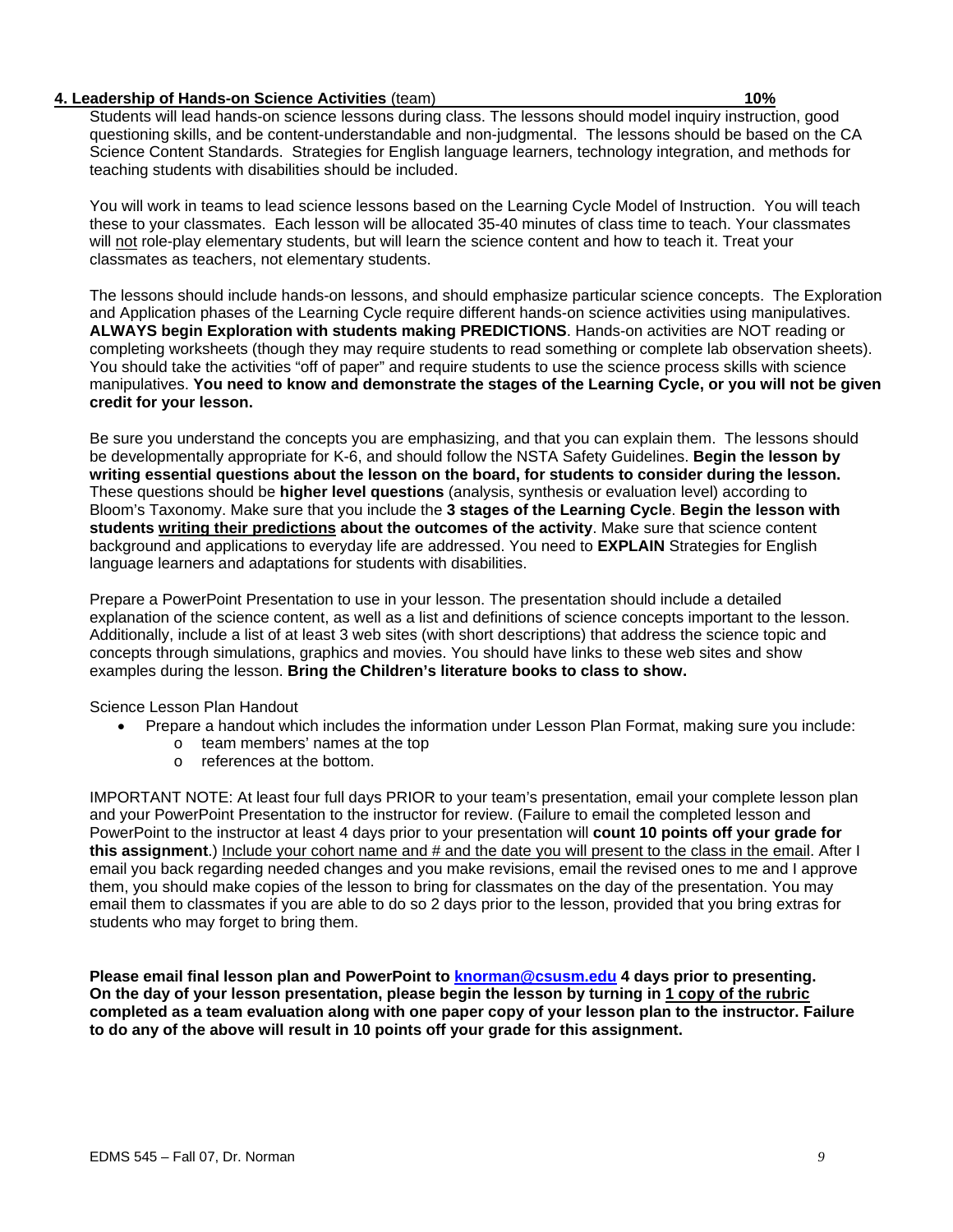#### **Lesson Plan Format**

**Lesson Title**: What is the title of your lesson?

**Grade Level**: What is the grade level?

**Student Groupings**: How will you group students for instruction?

**Materials/Resources/Technology:** What does the teacher need? What do the students need?

**California Science Content Standard(s):** What standards are addressed? Include at least 1 science area (life science, physical science, or earth science) standard and 1 investigation standard.

**Lesson Objective(s):** What do you want students to be able to do? Write in complete sentences. Use an action verb and explain how students will demonstrate their new knowledge and understanding. "The students will

**Science Concept(s):** What are you trying to teach? Do not say "The students will \_\_\_\_." (That is an objective, not a concept.)

**Essential Questions** (higher level; see Bloom's taxonomy): What are your essential questions for this concept? What leads to the big idea? (be sure these are not lower level fact or info. questions)

**Lesson Procedures:** Explain the procedures for each. Include what the teacher will do and what the students will do.

#### **The Learning Cycle**

**a. Exploration** (Begin with students making predictions; then have a hands-on SCIENCE activity.)

- **b. Concept Invention** (Make sure students share and discuss data and ideas in the first part of this stage; then teacher introduces new terms and provides further explanations.)
- **c. Concept Application** (Should be a 2<sup>nd</sup> hands-on SCIENCE activity.)

#### **Accommodations/Adaptations/Applications:**

- $\triangleright$  Strategies for English language learners and explanations (at least 3)
- $\triangleright$  Adaptations for students with disabilities and explanations (at least 3)
- $\triangleright$  Applications to everyday life and explanations (at least 3)

**Science Content Background: (**at least 1 full page) summary of the content background

**Web Sites**: 3 interactive relevant web sites with descriptions

**Children's Literature Books**: Title, author, publisher, year of 2 children's books on the topic. BRING BOOKS TO CLASS.

**Arts Standards Integration**: Explain how you will integrate learning in the Arts. List Arts Standard.

**References:** Title, author, publisher, year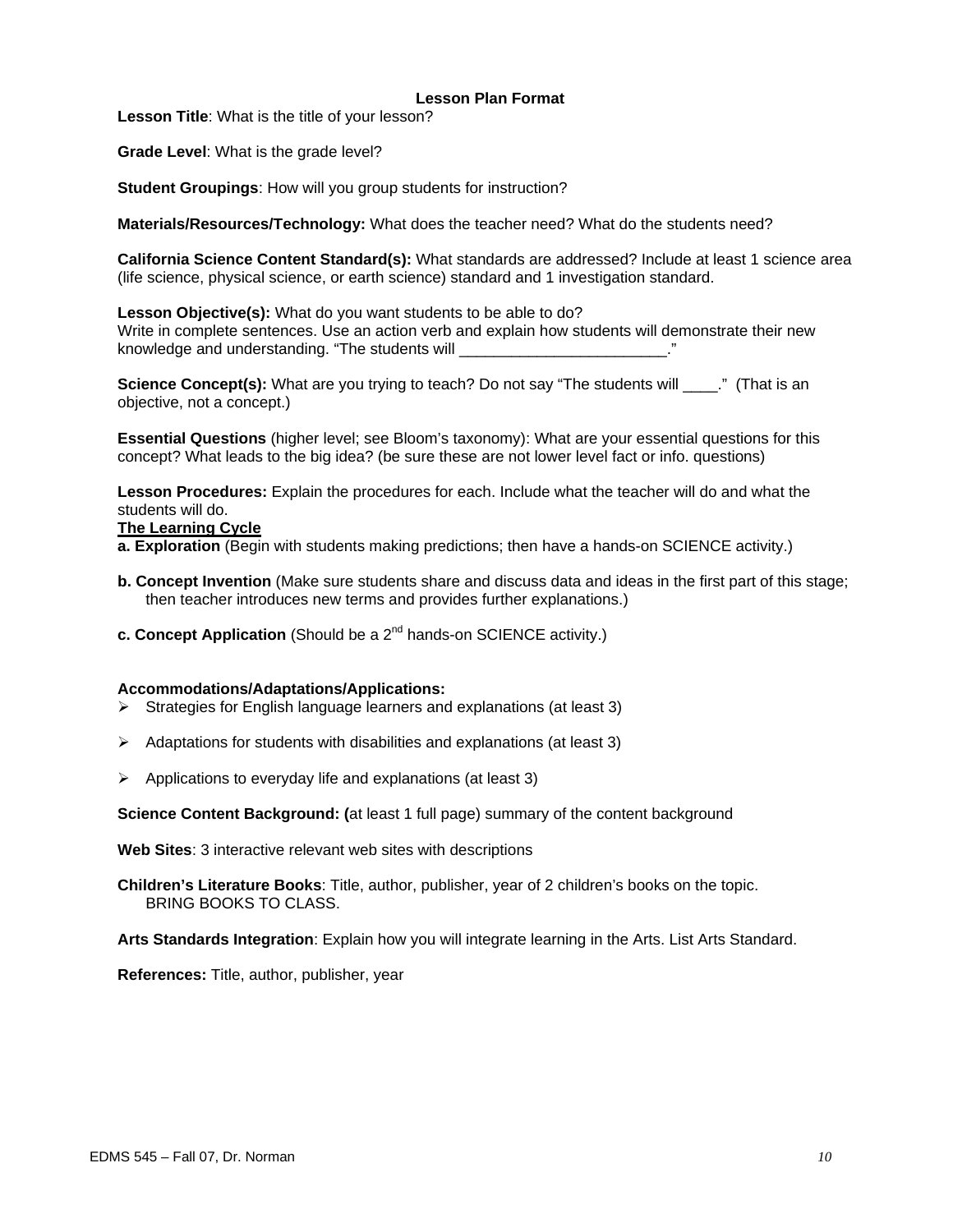# *Team completes prior to presenting as a self-evaluation. Turn in with lesson plan before you present.*

#### **RUBRIC FOR HANDS-ON SCIENCE LESSONS**

Title of Lesson: \_\_\_\_\_\_\_\_\_\_\_\_\_\_\_\_\_\_\_\_\_\_\_\_\_\_\_\_\_\_\_\_\_\_\_\_\_\_\_\_\_\_\_\_\_

Names: \_\_\_\_\_\_\_\_\_\_\_\_\_\_\_\_\_\_\_\_\_\_\_\_\_\_\_\_\_\_\_\_\_\_\_\_\_\_\_\_\_\_\_\_\_\_\_\_\_\_\_\_\_\_\_\_\_\_\_\_\_\_\_\_\_\_\_\_\_\_\_\_\_\_\_

| <b>Activity</b>                                      | <b>Criteria/ Quality of Work</b>                                                                                                                                                                                                                                                                                                                                                                                                                                                                                                                                                                                                                                                                                                                                                                                        | <b>Score</b> |
|------------------------------------------------------|-------------------------------------------------------------------------------------------------------------------------------------------------------------------------------------------------------------------------------------------------------------------------------------------------------------------------------------------------------------------------------------------------------------------------------------------------------------------------------------------------------------------------------------------------------------------------------------------------------------------------------------------------------------------------------------------------------------------------------------------------------------------------------------------------------------------------|--------------|
| <b>Materials</b><br>5 <sub>pts</sub>                 | Materials were provided so that all students could easily participate - 5 pts.<br>Materials were provided so that some students could easily participate - 3 pts.<br>Materials were provided so that a few students could easily participate - 1 pt.<br>Materials were not provided so that students could easily participate - 0 pt.<br>(5 points maximum)                                                                                                                                                                                                                                                                                                                                                                                                                                                             |              |
| <b>Standards</b><br>Objectives<br>Concept(s)<br>5pts | You included the California Content Standards, Lesson Objectives and a<br>Statement of the Science Content.<br>(5 points maximum)                                                                                                                                                                                                                                                                                                                                                                                                                                                                                                                                                                                                                                                                                       |              |
| Essential<br>Questions<br>5 <sub>pts</sub>           | You included 2 essential questions in the lesson, asking about the "big idea."<br>These were not simple knowledge or application questions, but questions relating<br>the lesson to the big idea<br>(5 points maximum)                                                                                                                                                                                                                                                                                                                                                                                                                                                                                                                                                                                                  |              |
| Concept<br>Exploration<br>10pts                      | 1) All students participated in a developmentally appropriate hands-on science<br>activity, made observations, and collected data. Predictions were made at<br>beginning<br>2) Are children provided with hands-on activities (sometimes problem<br>solving) prior to being introduced to the new ideas?<br>3) Do the exploration activities elicit children ideas relative to those<br>activities?<br>4) Are the exploration activities clear lead-in's to the introduction of the<br>idea? That is, do the exploration activities provide the experiences<br>children need to meaningfully grasp the new idea when that new idea is<br>presented?<br>5) Is there a likelihood that the children will come up with the key idea as<br>a consequence of the exploration activities?<br>(2 points for each of the above) |              |
| Concept<br>Invention<br>10pts                        | 1) Students shared their observations, data and explanations. Teacher provided<br>further explanations and terminology, and tied it all together.<br>2) When the new idea or skill is introduced, does the teacher directly<br>relate the presentation to what children have experienced in the<br>exploration activity?<br>3) Does the teacher attempt to elicit the key idea from the children before<br>presenting that idea?<br>4) Is there an attempt by the teacher to check on children's<br>understanding of the newly presented concept or skill?<br>5) Is there an attempt by the teacher to give children an example of what<br>the concept is not?<br>(2 points for each of the above)                                                                                                                      |              |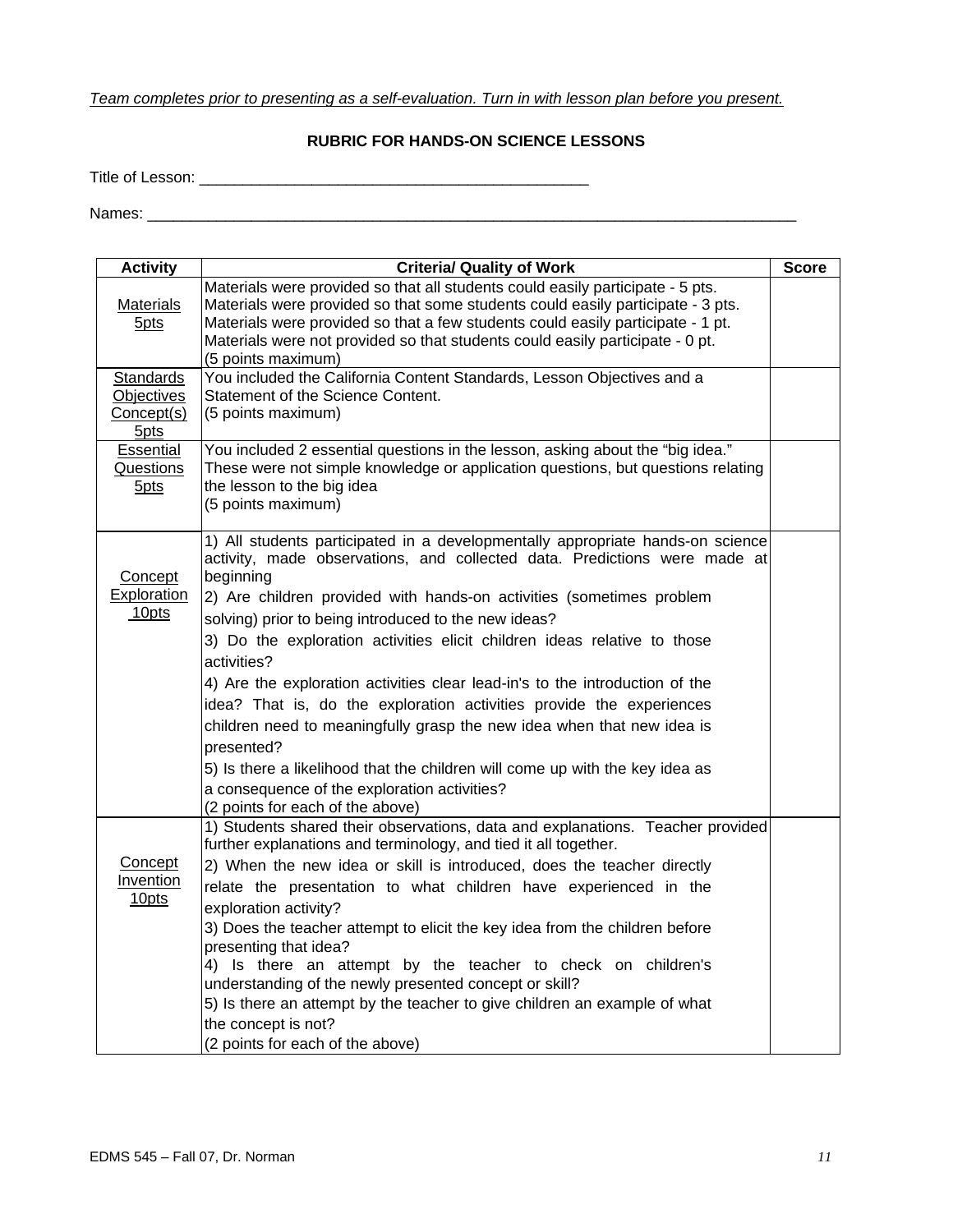| Science<br>Content           | Your team provided a thorough explanation of the science content background in<br>the PP presentation - 10 pts.     |  |
|------------------------------|---------------------------------------------------------------------------------------------------------------------|--|
| Background<br>10 pts         | Your team provided a short explanation of the science content background - 6<br>pts.                                |  |
|                              | Your team provided an incomplete explanation of the science content background<br>- 2 pts.                          |  |
|                              | Your team provided a poor explanation of the science content background - 0 pts.                                    |  |
|                              | (10 points maximum)                                                                                                 |  |
| <b>Sites</b>                 | Relevant Web Your PP presentation and lesson plan included 3 web sites with descriptions and<br>links to the sites. |  |
| $10$ pts                     |                                                                                                                     |  |
| Concept                      | 1) Are hands-on activities used in the application/elaboration stage?                                               |  |
| <b>Application</b><br>10 pts | 2) Are there explicit attempts to offer children corrective and confirmatory<br>feedback?                           |  |
|                              | 3) Will any new element (refinement) be added to broaden and deepen<br>children's understanding or skill?           |  |
|                              | 4) Can the application/elaboration activities serve as exploration activities                                       |  |
|                              | for a new idea?                                                                                                     |  |
|                              | (2.5 points for each)<br>3 strategies for English language learners are explained                                   |  |
| <b>Strategies for</b>        |                                                                                                                     |  |
| English                      |                                                                                                                     |  |
| language<br>learners 5 pts   |                                                                                                                     |  |
|                              |                                                                                                                     |  |
| <b>Applications</b>          | 3 applications to everyday life are described                                                                       |  |
| to real life                 |                                                                                                                     |  |
| 5 points                     |                                                                                                                     |  |
| <b>Adaptations</b>           | 3 adaptations to meet the needs of students with disabilities are included                                          |  |
| for Students<br>with         | (separate from other strategies)                                                                                    |  |
| <b>Disabilities</b>          |                                                                                                                     |  |
| 5 points<br><u>Arts</u>      | You integrated one or more arts standards in a meaningful way - 5 pts.                                              |  |
| 5 <sub>pts</sub>             | Arts included, but did not include standards - 3 pts.                                                               |  |
|                              | Little relation to the $arts - 1 pt$ .                                                                              |  |
| Handout                      | Handout included everything listed for lesson plan                                                                  |  |
| <u>10 pts</u>                | (1 points off for each missing item)                                                                                |  |
|                              | Your team is ready to present on time, has all materials ready and all handouts                                     |  |
| Presentation                 | copied, and will stay within the time allocated. You will keep students on-task and                                 |  |
| $5$ pts                      | not waste time - 5 pts.                                                                                             |  |
|                              | Your team accomplished some of the items listed - 3 pts.<br>Your team accomplished few of the items listed - 1 pts. |  |
|                              | Your team did not accomplish any of the items listed - 0 pts.                                                       |  |
|                              | (5 points maximum)                                                                                                  |  |
|                              |                                                                                                                     |  |
|                              | <b>TOTAL POINTS/100</b>                                                                                             |  |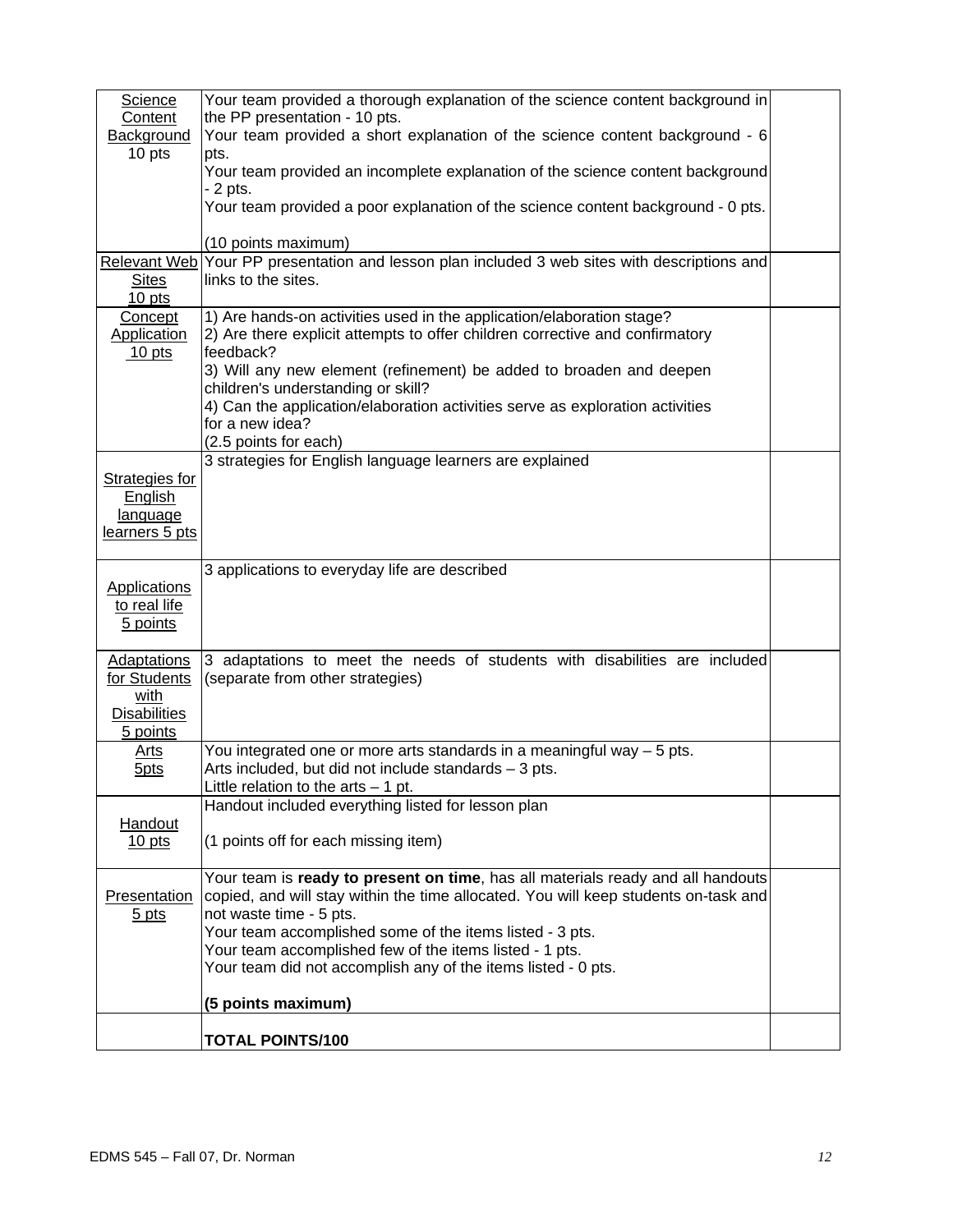## **5. Learning Cycle Lesson Drawings** (individual) **5%**

In Lab Book—Save the first 3 pages in your Lab Book for a Title Page and Table of Contents. After each Learning Cycle presentation, you will make a drawing illustrating what you learned during the lesson. Number each drawing (Drawing #1, #2, #3, etc.). At the top of each page, put the date and number of the drawing. Title the drawing with the title of the lesson. Be sure to pay attention during the lesson so that you have something to draw and so that your drawing illustrates your understanding of the lesson. You must **label** parts of drawings. **Drawings should illustrate the major science concepts** that students were supposed to learn. Drawings will be assessed based on criteria:

- **Does the Drawing illustrate the major science concepts taught in the lesson?**
- **Does the Drawing include labels?**
- **Does the Drawing make "sense"? Can one look at it and understand what was taught?**

# **6. Learning Cycle Lesson Explanations** (individual) **5%**

In Lab Book--On the page immediately after each Drawing, you will write an explanation of the science concepts taught, ½-1 page in length. Number each Explanation (Explanation #1, #2, #3, etc.). At the top of each page, put the date and number of the Explanation. Title the Explanation with the title of the lesson. Be sure to pay attention during the lesson so that you have something to explain! Each explanation should be a complete description of the major science concepts that students were to learn during the lesson. Explanations will be assessed based on these criteria:

- **Does the Explanation describe the major science concepts taught in the lesson?**
- **Does the Explanation make "sense"? Can one read it and understand what was taught?**
- **Is each Explanation on a separate page from the drawings and the other explanations?**

\*\*\*You should have Drawings and Explanations for all team-lead lessons except for the one you present.

# **7. Science Exploratorium Lesson Plan/Presentation** (pairs) **10%**

Develop an inquiry activity to teach to elementary students. You may work in pairs on this assignment. You will prepare a hands-on science lesson and poster about a science concept. You will present the lesson at our Elementary School Science Exploratorium. Be sure you understand the concept(s) you are emphasizing, and that you can explain them. Prior to teaching the lesson, turn it in to your instructor for review. The lessons should include hands-on lessons, and should emphasize particular science concepts. The Exploration and Application phases of the Learning Cycle must require different hands-on science activities using manipulatives. Hands-on activities are NOT reading or completing worksheets (though they may require students to read something or complete lab observation sheets). You should take the activities "off of paper" and require students to use the science process skills with science manipulatives.)

Type a 1 page abbreviated Lesson Plan with your names at the top and REFERENCES at the bottom. Prior to the Exploratorium, turn in the completed self-evaluation Rubric.

# **Lesson Plan Format**

**Lesson Title**: What is the title of your lesson?

**Lesson Objective(s):** What do you want students to be able to do?

 Write in complete sentences. Use an action verb and explain how students will demonstrate their new knowledge and understanding. "The students will

**Science Concept(s):** What are you trying to teach?

Do not say "The students will \_\_\_\_." (That is an objective, not a science concept.)

**Essential Question(s):** What are your essential question(s) for this concept?

**Materials/Resources/Technology:** What does the teacher need? What do the students need?

**Lesson Procedures:** BRIEFLY explain the procedures for each. Include what the teacher will do and what the students will do.

**Learning Cycle:** 

- **a. Exploration** (Begin with students making predictions; then have a hands-on SCIENCE activity.)
- **b. Concept Invention** (Make sure students share and discuss data and ideas in the first part of this stage; then teacher introduces new terms and provides further explanations.)
- **c.** Concept Application (Should be a 2<sup>nd</sup> hands-on SCIENCE activity.)

**References:** Title, author, publisher, year of resources

\*\*NOTE: We will share Exploratorium plans so that all students leave with plans for all lessons, which you may use during student teaching.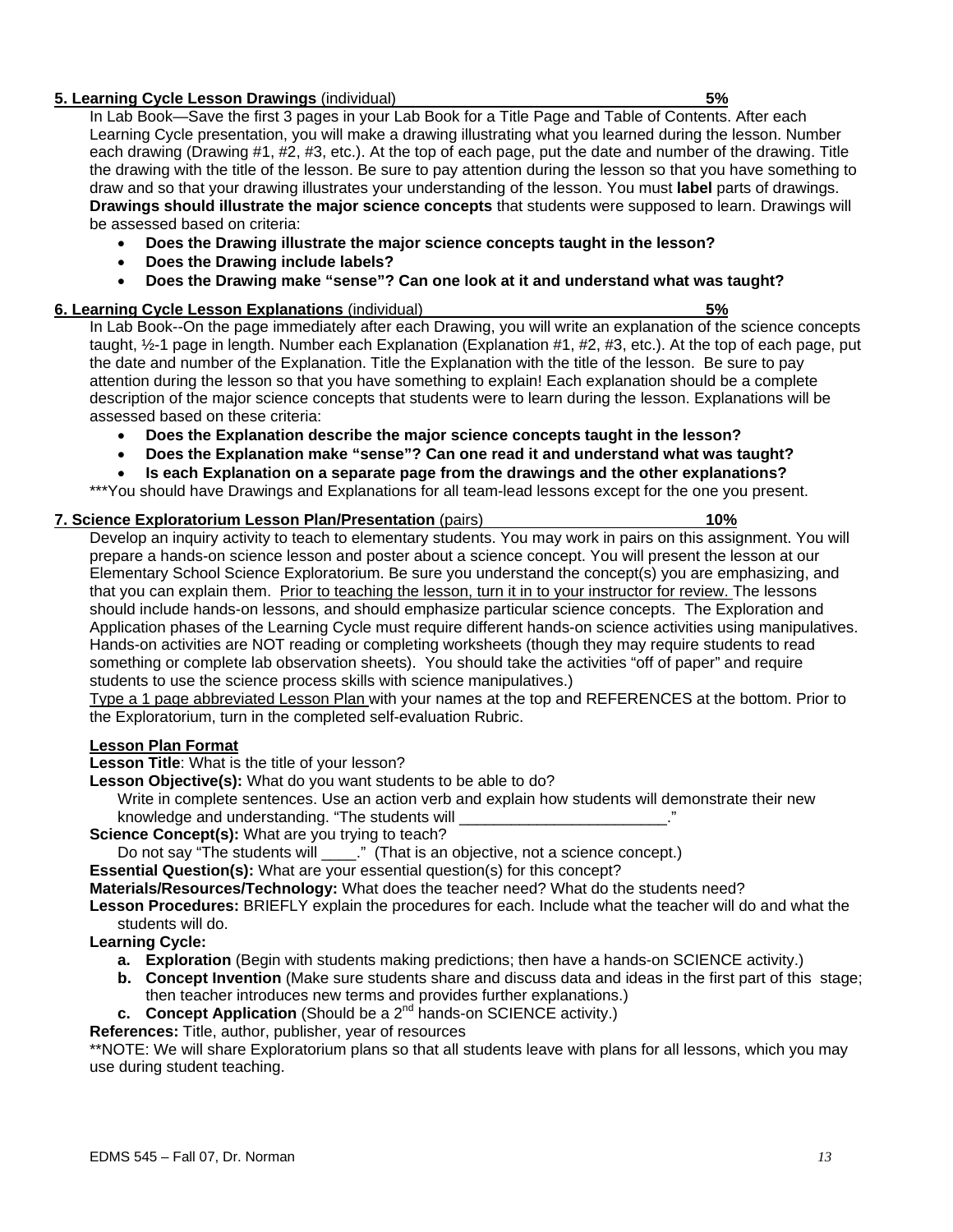*Pair completes prior to presenting as a self-evaluation. Turn in the day of Exploratorium before it starts..* **RUBRIC FOR ACTIVITY, POSTER AND PRESENTATION-Science Exploratorium**

| <b>Score</b> | <b>Criteria</b>            | <b>Quality of Work</b>                                                                                                                 |                                                                                                                 |                                                                                                                                                                                                                   |
|--------------|----------------------------|----------------------------------------------------------------------------------------------------------------------------------------|-----------------------------------------------------------------------------------------------------------------|-------------------------------------------------------------------------------------------------------------------------------------------------------------------------------------------------------------------|
|              |                            | <b>Excellent</b>                                                                                                                       | Acceptable                                                                                                      | Unacceptable                                                                                                                                                                                                      |
|              | <u>Visual</u><br>Display   | 3-sided visual display<br>shows great creativity<br>and is thought-<br>provoking. Graphically<br>demonstrates concept.                 | 3 sided visual display<br>shows creativity and<br>thoughtfulness; has<br>graphics or pictures.                  | Visual display is<br>present, but required<br>little imagination or<br>creativity.                                                                                                                                |
|              |                            | Max of 10 points                                                                                                                       | 5 points                                                                                                        | 0 points                                                                                                                                                                                                          |
|              | <u>Timing</u>              | You can easily adjust<br>your teaching to the<br>time allocated. Your<br>project allows for great<br>flexibility.<br>Max of 10 points  | You can adjust<br>somewhat to the time<br>allotted. Your project<br>allows for some<br>flexibility.<br>5 points | You cannot easily<br>adjust your teaching to<br>the time allocated.<br>Your project allows for<br>little flexibility.<br>0 points                                                                                 |
|              | Student Data<br>Sheet      | You have copies of<br>data sheet for all<br>students.                                                                                  | You have data sheets,<br>but not for all students.                                                              | You will not require<br>students to keep data.                                                                                                                                                                    |
|              |                            | Max of 10 points                                                                                                                       | 5 points                                                                                                        | 0 points                                                                                                                                                                                                          |
|              | <b>Materials</b>           | You have necessary<br>materials for all<br>students to participate<br>in hands-on lesson.                                              | You have necessary<br>materials for some<br>students to participate<br>in hands-on lesson.                      | You have materials for<br>demonstrations only.                                                                                                                                                                    |
|              |                            | Max of 10 points                                                                                                                       | 5 points                                                                                                        | 0 points                                                                                                                                                                                                          |
|              | Your<br>Understanding      | It is obvious that you<br>have a complete and<br>thorough<br>understanding of the<br>science content.                                  | You do not have a<br>complete<br>understanding of the<br>science content.                                       | You have<br>misconceptions about<br>the science content.                                                                                                                                                          |
|              |                            | Max of 20 points                                                                                                                       | 10 points                                                                                                       | 0 points                                                                                                                                                                                                          |
|              | Your lesson                | Learning Cycle Lesson<br>is (a) hands-on, (b)<br>developmentally<br>appropriate, & (c)<br>feasible for all<br>students.                | Two of the 3<br>characteristics are<br>present.                                                                 | Teacher does a hands-<br>on activity for students.                                                                                                                                                                |
|              |                            | Max of 20 points                                                                                                                       | 10 points                                                                                                       | 0 points                                                                                                                                                                                                          |
|              | Dress &<br>Professionalism | Your clothing,<br>accessories and<br>manners, as well as<br>your behaviors,<br>demonstrate the<br>highest level of<br>professionalism. | Your clothing,<br>accessories and<br>manners, as well as<br>your behaviors,<br>demonstrate<br>professionalism.  | Your clothing and<br>behaviors are not that<br>of a professional, and<br>you do not represent<br>CSUSM in the best<br>possible manner (no<br>jeans, shorts, short<br>tops, short pants, hats,<br>gum, cell phone) |
|              |                            | Max of 20 points                                                                                                                       | 10 points                                                                                                       | 0 points                                                                                                                                                                                                          |

**Total points \_\_\_\_\_**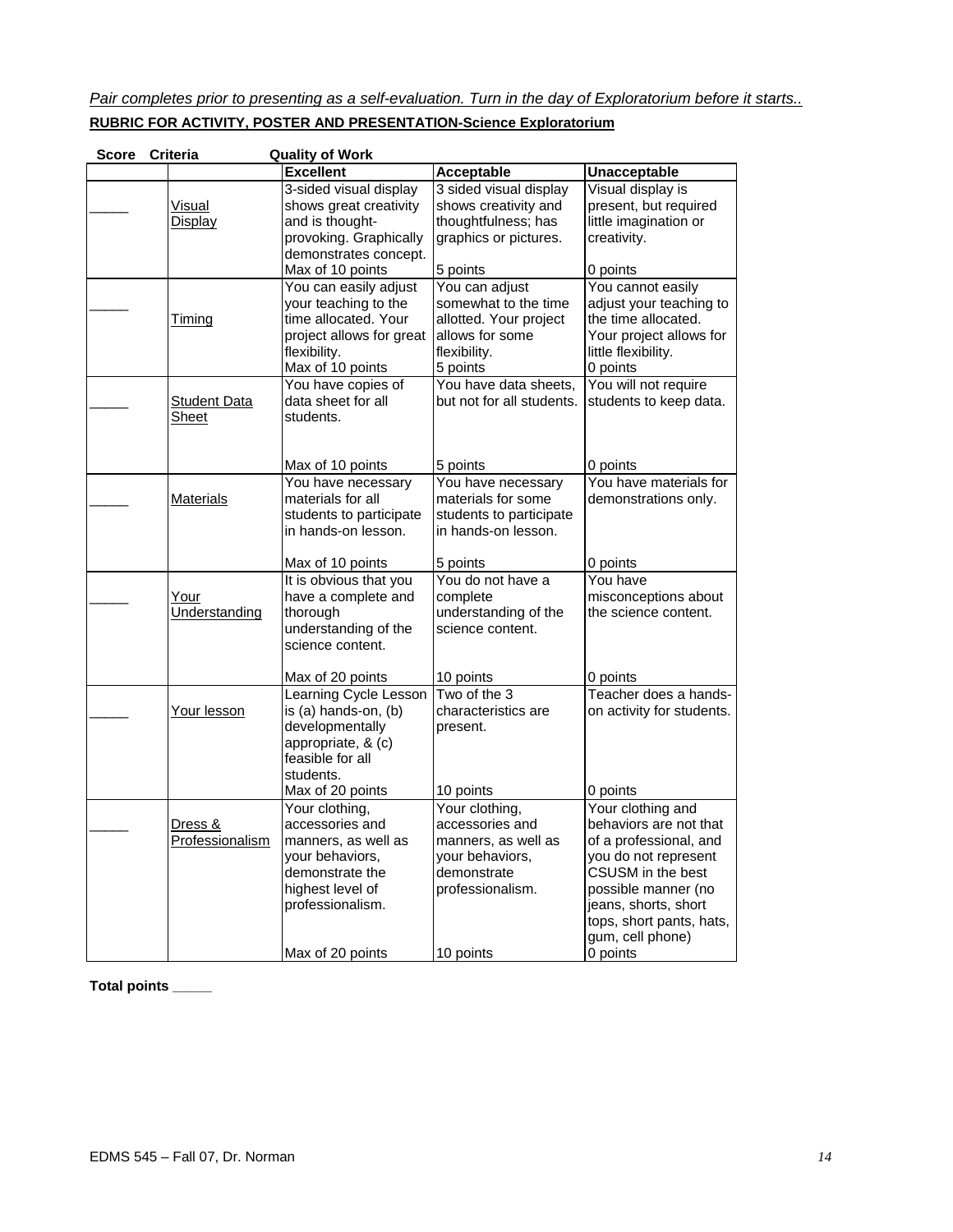#### **8. Science Curriculum/Presentation** (team) **20%**

The goal of this assignment is for you to develop year-long plans for instruction in science based on the California Science Content Standards, as well as develop skills for teaching in the elementary grades. For this assignment, you will plan a year of science instruction for one grade level, based on the California Science Content Standards. You will divide the Science Content Standards for one grade level into five units. For each unit, you will use the science standards (and their descriptions in the Science Framework) to design enduring understandings, desired outcomes, end-of-unit assessments, and rubrics to use in grading the assessments. For the final part of this assignment you will create three learning cycle lessons for each unit, based on the Science Standards, Enduring Understandings, Desired Outcomes and Final Assessments in the units. You will work in a group with partners of your choosing; you will work in the same group for your project in your science course. You will relate the science course project topic to this Science Curriculum Plan.

When you complete this assignment, you will have a curriculum plan for teaching the science standards, units and lessons for teaching science for a full year for one grade level. We will share these, so that everyone leaves with curriculum plans, units and lessons for a full year of teaching science at all grade levels. You may share these with your cooperating teachers and use them in your student teaching.

# **Year-Long Science Curriculum**

**Grade: \_\_\_\_\_** 

- **Unit Title \_\_\_\_\_\_\_\_\_\_\_\_\_\_\_\_**
- **1. Timeline in weeks \_\_\_\_\_\_\_\_\_\_\_\_**
- **2. Standards**

Content (Physical, Life, Earth Science)Standards Investigation and Experimentation Standards

- **3. Enduring Understandings** (what you hope students remember and understand next year)
- **4. Desired Outcomes** (what students can DO after instruction)

#### **5. Final Summative Assessment over Unit** (end of unit assessment over the whole unit, all standards)

#### **6. Rubric listing Criteria that you will look for in Final Assessment**

Rubric over Final Assessment

| Criteria | <b>Exceeds Expectations</b> | <b>Meets Expectations</b> | <b>Below Expectations</b> | Points<br>Comments |
|----------|-----------------------------|---------------------------|---------------------------|--------------------|
|          |                             |                           |                           |                    |
|          |                             |                           |                           |                    |

# **7. Ideas for 3 Lessons for each Unit-**

Each Lesson should include:

1. Title

- 2. Standard numbers
- 3. Ideas for

a. Exploration (2-3 lines)

 (Begin with students making predictions; then have a hands-on SCIENCE activity.) b. Concept Invention (2-3 lines)

- (Make sure students share and discuss data and ideas in the first part of this stage; then teacher introduces new terms and provides further explanations.)
- c. Concept Application (2-3 lines) (Should be a  $2^{nd}$  hands-on SCIENCE activity.)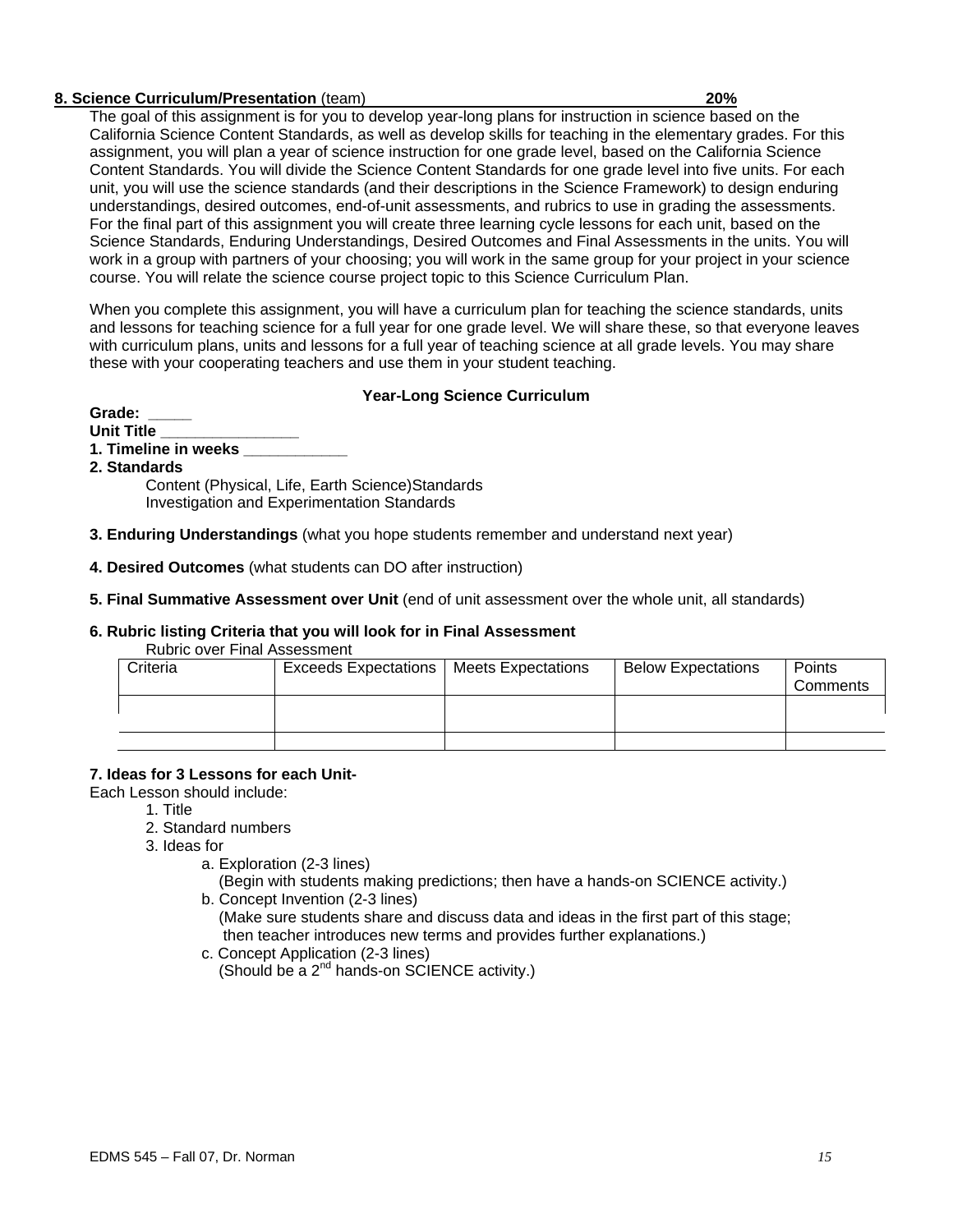# *Team completes as a self-evaluation. Turn in 1 copy per team with Science Curriculum.*

## **Rubric for Year-Long Science Curriculum**  All and the state of the Page 1 of 2

**Your names: \_\_\_\_\_\_\_\_\_\_\_\_\_\_\_\_\_\_\_\_\_\_\_\_\_\_\_\_\_\_\_\_\_\_\_\_\_\_\_\_\_\_ Grade: \_\_\_\_\_** 

Each Unit counts 20 points. (5 units total)

|                                                         | Unit 1 | Unit 2 | Unit 3 | Unit 4 | Unit 5 |
|---------------------------------------------------------|--------|--------|--------|--------|--------|
| <b>Unit Titles</b>                                      |        |        |        |        |        |
|                                                         |        |        |        |        |        |
| Unit Timeline in weeks                                  |        |        |        |        |        |
| (1 pt each unit)                                        |        |        |        |        |        |
| Content Standards for each                              |        |        |        |        |        |
| unit (1 pt each unit)                                   |        |        |        |        |        |
|                                                         |        |        |        |        |        |
| Invest./Exper. Standards/unit                           |        |        |        |        |        |
| (1 pt each unit)                                        |        |        |        |        |        |
|                                                         |        |        |        |        |        |
| <b>Enduring Understandings</b>                          |        |        |        |        |        |
| (3 points each unit)                                    |        |        |        |        |        |
| <b>Desired Outcomes</b>                                 |        |        |        |        |        |
| (3 points each unit)                                    |        |        |        |        |        |
|                                                         |        |        |        |        |        |
| <b>Final Summative Assessment</b>                       |        |        |        |        |        |
| (2 points each unit)                                    |        |        |        |        |        |
| <b>Rubric over final Assessment</b>                     |        |        |        |        |        |
| listing criteria (3 points/unit)                        |        |        |        |        |        |
| Lessons for each Unit:                                  |        |        |        |        |        |
| Lesson 1 (2 points each unit)                           |        |        |        |        |        |
| 1. Title                                                |        |        |        |        |        |
| 2. Standard numbers                                     |        |        |        |        |        |
| 3. Learning Cycle Stages                                |        |        |        |        |        |
| a. Exploration                                          |        |        |        |        |        |
| b. Concept Invention<br>c. Concept Application          |        |        |        |        |        |
| Lesson 2 (2 points each unit)                           |        |        |        |        |        |
| 1. Title                                                |        |        |        |        |        |
| 2. Standard numbers                                     |        |        |        |        |        |
| 3. Learning Cycle Stages                                |        |        |        |        |        |
| a. Exploration                                          |        |        |        |        |        |
| b. Concept Invention                                    |        |        |        |        |        |
| c. Concept Application<br>Lesson 1 (2 points each unit) |        |        |        |        |        |
| 1. Title                                                |        |        |        |        |        |
| 2. Standard numbers                                     |        |        |        |        |        |
| 3. Learning Cycle Stages                                |        |        |        |        |        |
| a. Exploration                                          |        |        |        |        |        |
| b. Concept Invention                                    |        |        |        |        |        |
| c. Concept Application                                  |        |        |        |        |        |

For full points-be sure to describe units in the Presentation and lead the class in one mini-lesson from unit.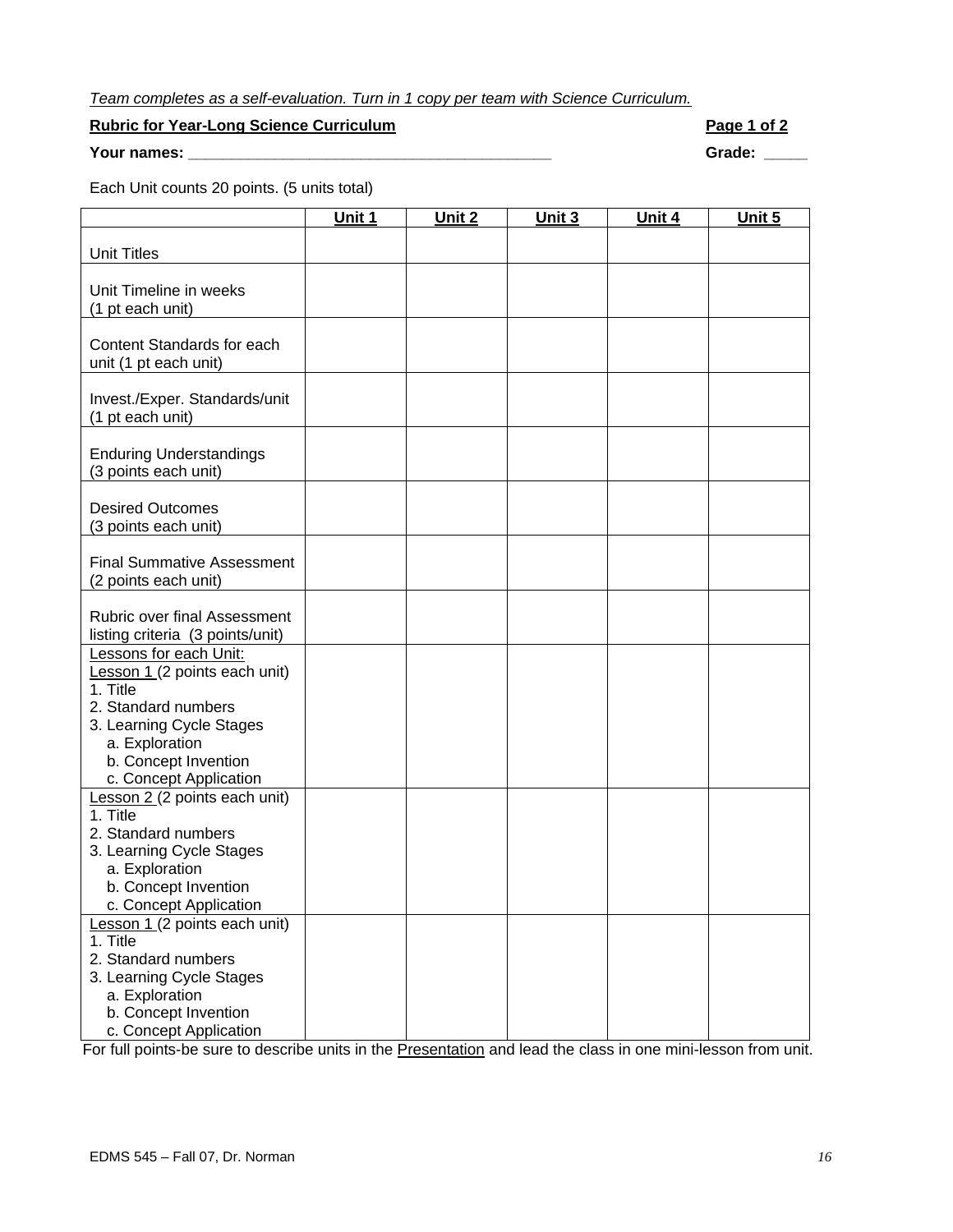# **Page 2 of Rubric for Year-Long Science Curriculum**

# **Checklist:**

| Did you include a listing of complete Content and Investigation and Experimentation Standards? |  |
|------------------------------------------------------------------------------------------------|--|
| Content (Physical, Life, Earth Science) Standards                                              |  |
| Investigation and Experimentation Standards                                                    |  |

- 2. Are your Enduring Understandings what you hope students remember and understand next year?
- 3. Are your Desired Outcomes what students can DO after instruction?
- 4. Is your Summative Assessment a final cumulative assessment over the whole unit, enduring understandings, desired outcomes, and all standards? \_\_\_\_\_
- 5. Does your rubric have a list of Criteria that you will look for in the Final Assessment, with levels of achievement (such as exceeds, meets, does not meet expectations)? \_\_\_\_\_

|    | 6. Do you have 3 lessons in each unit?                                                                                               |  |
|----|--------------------------------------------------------------------------------------------------------------------------------------|--|
| 7. | Did you include the standards in each lesson? (be sure to include at least standard numbers)                                         |  |
| 8. | Did you include the 3 stages of the Learning Cycle?                                                                                  |  |
| 9. | Did you begin your Explorations with students making predictions?                                                                    |  |
|    | 10. Did your Explorations all have a hands-on science activity?                                                                      |  |
|    | 11. Did you begin each Concept Invention with students sharing and discussing data and ideas?                                        |  |
|    | 12. Did you include teacher introducing new terms and providing further explanations during the<br>second part of Concept Invention? |  |
|    | 13. Did you include a 2 <sup>nd</sup> hands-on science activity in each Concept Application?                                         |  |

#### **NOTE: For your presentation, go over major components, describe each unit, and lead the class in 1 minilesson (using science materials).**

9. **Course Reflection** (individual) **5%**

Instructions will be given in class. Typed course reflections will be due the last class.

10. **Documentation of 5 hours of Science Teaching/Tutoring in Classroom** (individual) **5%** To receive college credit for a 3 unit course, you must have 45 hours of classroom instruction. Since we only have 40 hours of classroom instruction in this course (5 hours a week for 8 weeks), you will need to document an additional 5 hours that you spend either in your daily tutoring or in your all-day observations on Fridays doing something related to science instruction (tutoring in science, teaching a science lesson, leading a science activity, etc.) For each activity you are counting toward your 5 hours, type a paragraph including the following: your name, date of what you did, time started and stopped, total time, an explanation of what you did, how it went, and what you would do differently next time. Turn in your documentation when you have completed the five hours, but no later than the last day of class.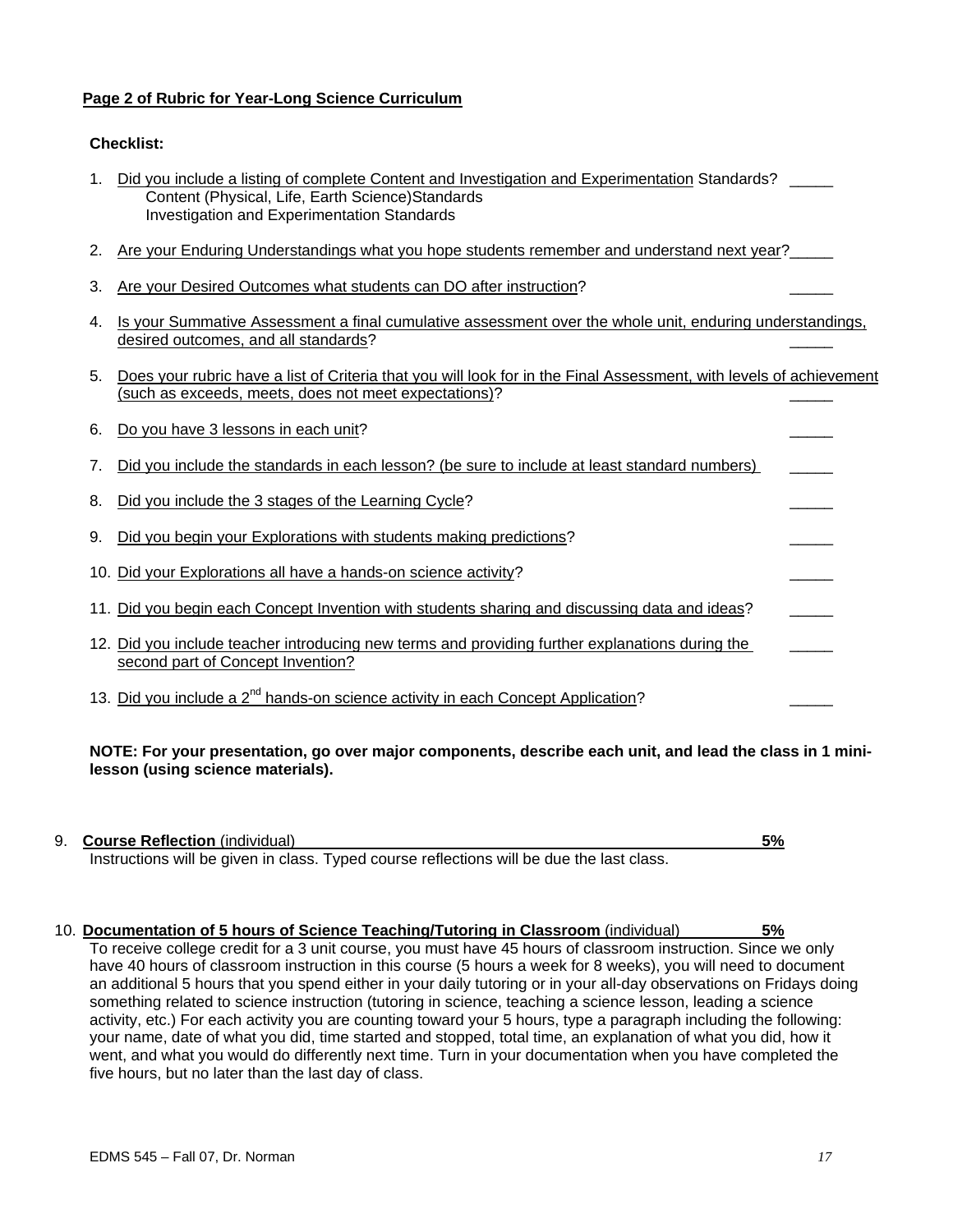## 11. **Completion Science TPEs in Class** (individual) **10%**

This will be the final class activity, completed in a computer lab. Bring a printer card to class, and turn in a printout of your TPE responses to the instructor, prior to leaving, for your grade. You must include at least 2 artifacts (evidence, demonstrated through completed assignments you attach to your TPE entry) for EACH TPE.

## **Science Methods TPE Instructions**

# **TPE 1A: Teaching Science in a Multiple Subject Assignment**

Candidates for a Multiple Subject Teaching Credential demonstrate the ability to teach the state-adopted academic content standards for students in science (K-8). They balance the focus of instruction between science information, concepts, and investigations. Their explanations, demonstrations, and class activities serve to illustrate science concepts and principles, scientific investigation, and experimentation. Candidates emphasize the importance of accuracy, precision, and estimation.

#### **TPE 5: Student Engagement**

Candidates for Teaching Credentials clearly communicate instructional objectives to students. They ensure the active and equitable participation of all students. They ensure that students understand what they are to do during instruction and monitor student progress toward academic goals. If students are struggling and off-task, candidates examine why and use strategies to re-engage them. Candidates encourage students to share and examine points of view during lessons. They use community resources, student experiences, and applied learning activities to make instruction relevant. They extend the intellectual quality of student thinking by asking stimulating questions and challenging student ideas. Candidates teach students to respond to and frame meaningful questions.

Responses to TPE's: It is important to recognize that the TPEs are threaded throughout the credential program, as a whole, and are addressed multiple times in each course. Each assigned response will relate to course assignments, discussions, field placements, and/or readings that provide a deeper understanding of the specified TPE. As you write, the goal is to describe your learning as it relates to the TPE, to analyze artifacts (assignments) and explain how they are evidence of your learning, and to reflect on the significance of your learning (the "so what") and where you need to go next related to the TPE.

## **FOR EACH TPE, you must include at least 4 paragraphs:**

1<sup>st</sup> paragraph: Introduction to your response that uses the words of the TPE. DO NOT restate the TPE; instead, introduce your reader to the focus of your response as it relates to the TPE. This is basically an extended thesis statement related to the TPE. You might say things like

Educators…… As a future teacher, I ……. It is important to ………

2<sup>nd</sup> paragraph: Explain how one attached artifact is evidence of your learning related to the TPE. The key here is "evidence." How does this artifact prove that you have learned something specific related to this TPE? Describe, analyze and reflect on your artifact here.

- Describe your learning, skills and knowledge gained from completing the assignment and artifact as they relate to the TPE.
- Analyze your completion of the assignment and artifact, and explain how your completion of the assignment meets the TPE.
- Reflect on the significance of your learning (the "so what?").

 $3<sup>rd</sup>$  paragraph: Explain how another attached artifact is evidence of your learning related to the TPE. Describe, analyze and reflect on your artifact here.

- Describe your learning, skills and knowledge gained from completing the assignment and artifact as they relate to the TPE.
- Analyze your completion of the assignment and artifact, and explain how your completion of the assignment meets the TPE.
- Reflect on the significance of your learning (the "so what?").

 $4<sup>th</sup>$  paragraph: Have a concluding paragraph about the importance of science and teaching science using the skills and knowledge mentioned in the TPE.

• Summarize your overall learning connected to this TPE. This addresses the "so what?" or "the big picture" of your learning. How does knowing this impact you and students?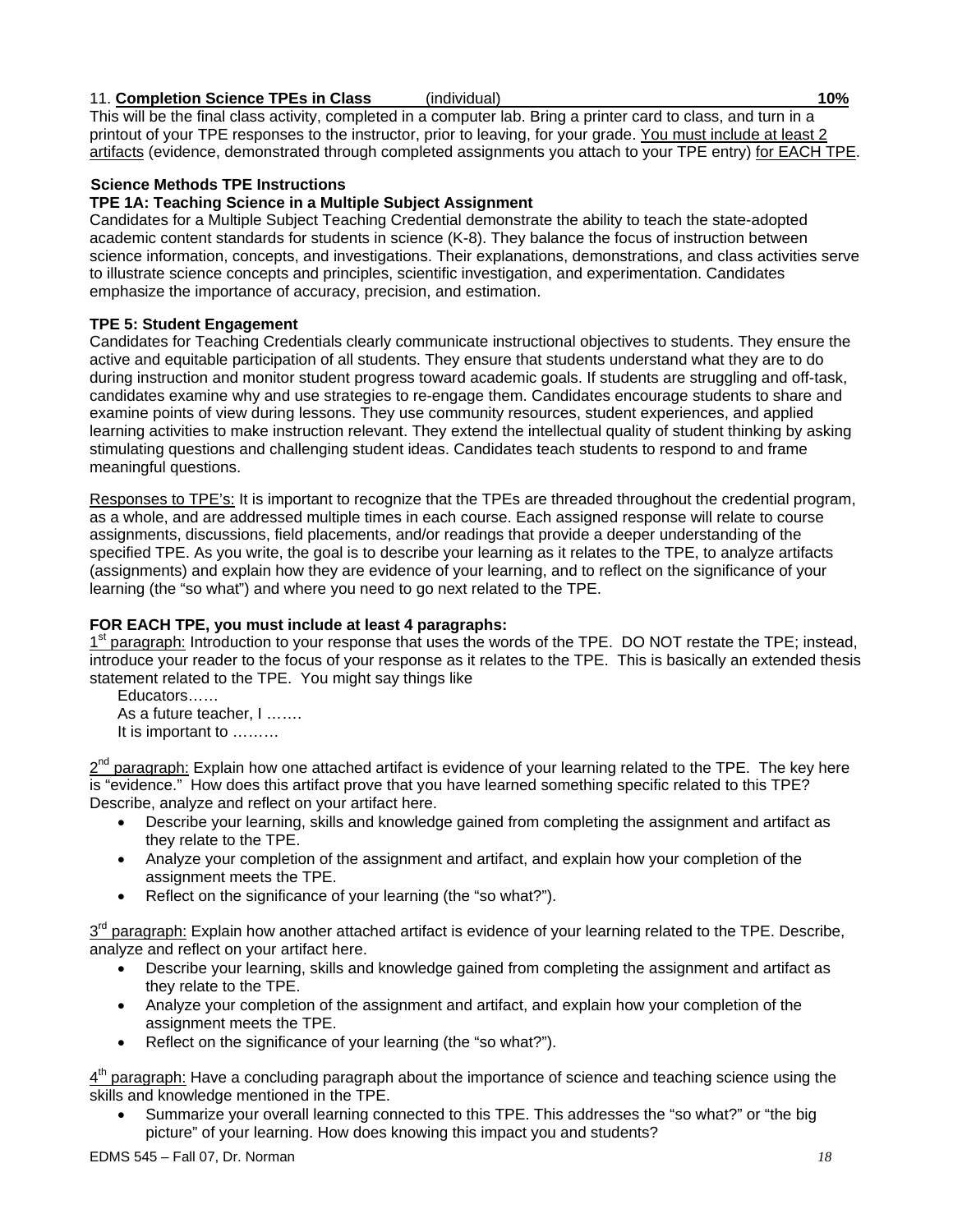• Describe where you need to go next related to the TPE (extension or "beyond" the TPE)

#### **Example:**

For TPE 5 (Student Engagement), you might relate it to the investigation you led at the Exploratorium. Your evidence (attachments) might be any 2 of the following:

- 1. Lesson Plan for Exploratorium
- 2. Reflection on Exploratorium teaching (Include what you did well, what didn't go so well, and how you can improve.)
- 3. Self-Assessment Rubric
- 4. Picture(s) of Your Project
- 5. Videotape clip of Your Teaching

#### **COOPERATIVE LEARNING ROLES FOR SCIENCE GROUP MEMBERS**

- Materials Manager
- **Reporter**
- **Recorder**
- Timekeeper/Taskmaster
- Lead Investigator

Heterogeneous groups are best. The teacher assigns the group members and the roles; roles are rotated.

#### **COMPASSIONATE COMMUNICATION**

We will be including a study of Rachel Lamb's booklet Communication Basics: An Overview of Nonviolent Communication. This booklet is published by the Center for Nonviolent Communication. In Nonviolent Communication (also called Compassionate Communication), Marshall Rosenberg presents his approach to communication that centers on compassionate connection. Marshall encourages all individuals, and especially educators, to motivate "by a reverence for life." Rosenberg's Compassionate Communication process offers educators the tools to create exceptional learning environments.

Compassionate Communication (also called Nonviolent Communication) will help you:

- Maximize the individual potential of all students
- Improve trust and connection in your classroom community
- Strengthen student interest, retention and connection to their work
- Find cooperation without using demands
- Improve classroom teamwork, efficiency and results

Marshall B. Rosenberg, Ph.D. is the internationally acclaimed author of *Nonviolent Communication: A Language of Life*, and *Speak Peace in a World of Conflict*. He is the founder and educational director of the Center for Nonviolent Communication (CNVC). He travels throughout the world promoting peace by teaching these remarkably effective communication and conflict resolution skills. See www.cnvc.org resources for additional books and resources on how to use compassionate communication in teaching.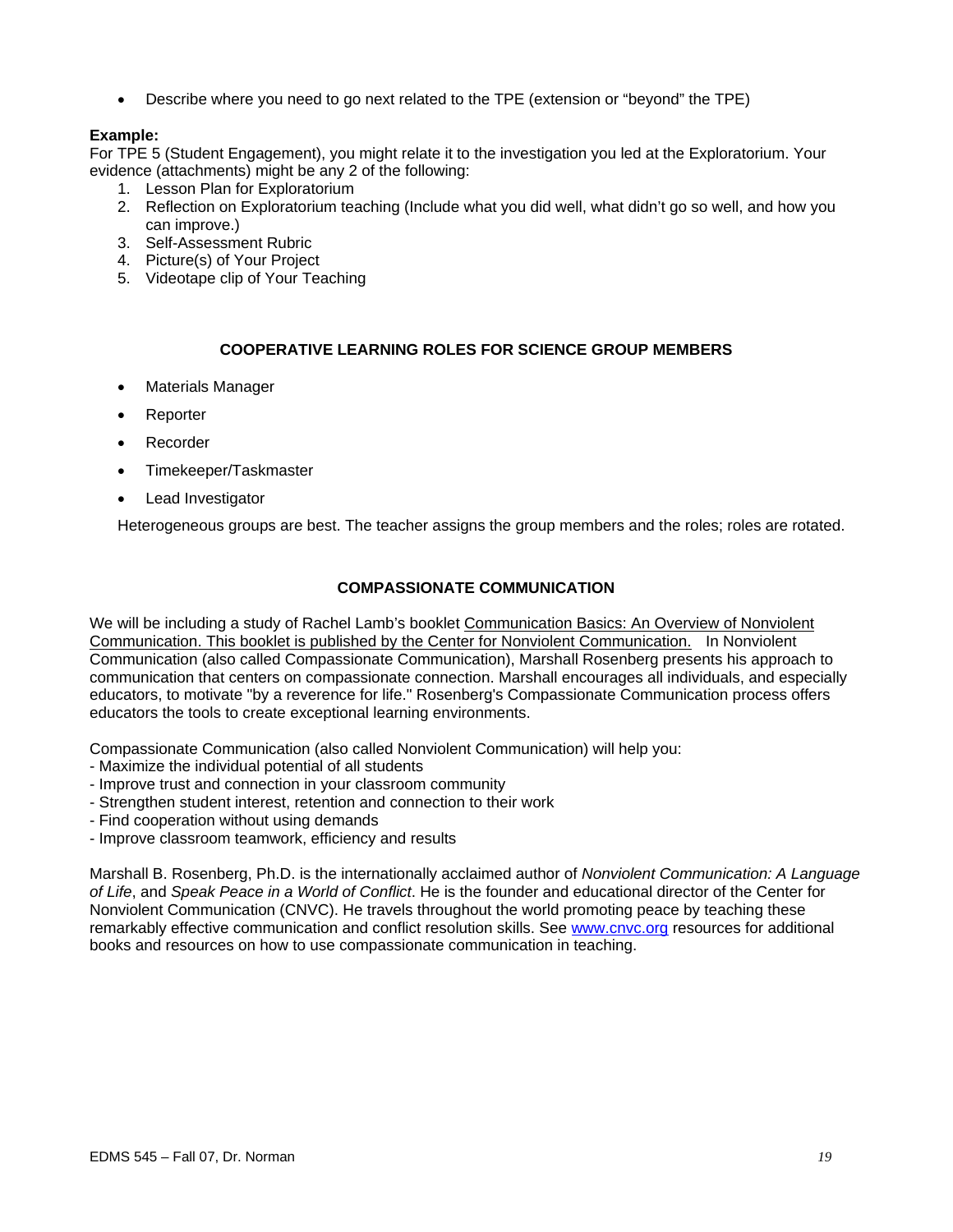# **BLOOM'S HIERARCHY**

|                    | observation and recall of information<br>$\bullet$                                        |
|--------------------|-------------------------------------------------------------------------------------------|
| Knowledge          | knowledge of dates, events, places                                                        |
|                    | knowledge of major ideas<br>٠                                                             |
|                    | mastery of subject matter                                                                 |
|                    | Question Cues: list, define, tell, describe, identify, show, label, collect, examine,     |
|                    | tabulate, quote, name, who, when, where, etc.                                             |
|                    | understanding information<br>$\bullet$                                                    |
| Comprehension      | grasp meaning                                                                             |
|                    | translate knowledge into new context<br>٠                                                 |
|                    | interpret facts, compare, contrast                                                        |
|                    | order, group, infer causes                                                                |
|                    | predict consequences                                                                      |
|                    | Question Cues: summarize, describe, interpret, contrast, predict, associate, distinguish, |
|                    | estimate, differentiate, discuss, extend                                                  |
|                    | use information<br>$\bullet$                                                              |
| <b>Application</b> | use methods, concepts, theories in new situations                                         |
|                    | solve problems using required skills or knowledge                                         |
|                    | Questions Cues: apply, demonstrate, calculate, complete, illustrate, show, solve,         |
|                    | examine, modify, relate, change, classify, experiment, discover                           |
|                    |                                                                                           |
|                    | seeing patterns<br>٠                                                                      |
| <b>Analysis</b>    | organization of parts                                                                     |
|                    | recognition of hidden meanings                                                            |
|                    | identification of components                                                              |
|                    | Question Cues: analyze, separate, order, explain, connect, classify, arrange, divide,     |
|                    | compare, select, explain, infer                                                           |
|                    | use old ideas to create new ones<br>$\bullet$                                             |
| <b>Synthesis</b>   | generalize from given facts                                                               |
|                    | relate knowledge from several areas                                                       |
|                    | predict, draw conclusions                                                                 |
|                    | Question Cues: combine, integrate, modify, rearrange, substitute, plan, create, design,   |
|                    | invent, what if?, compose, formulate, prepare, generalize, rewrite                        |
|                    | compare and discriminate between ideas<br>$\bullet$                                       |
| <b>Evaluation</b>  | assess value of theories, presentations                                                   |
|                    | make choices based on reasoned argument                                                   |
|                    | verify value of evidence                                                                  |
|                    | recognize subjectivity                                                                    |
|                    | Question Cues: assess, decide, rank, grade, test, measure, recommend, convince,           |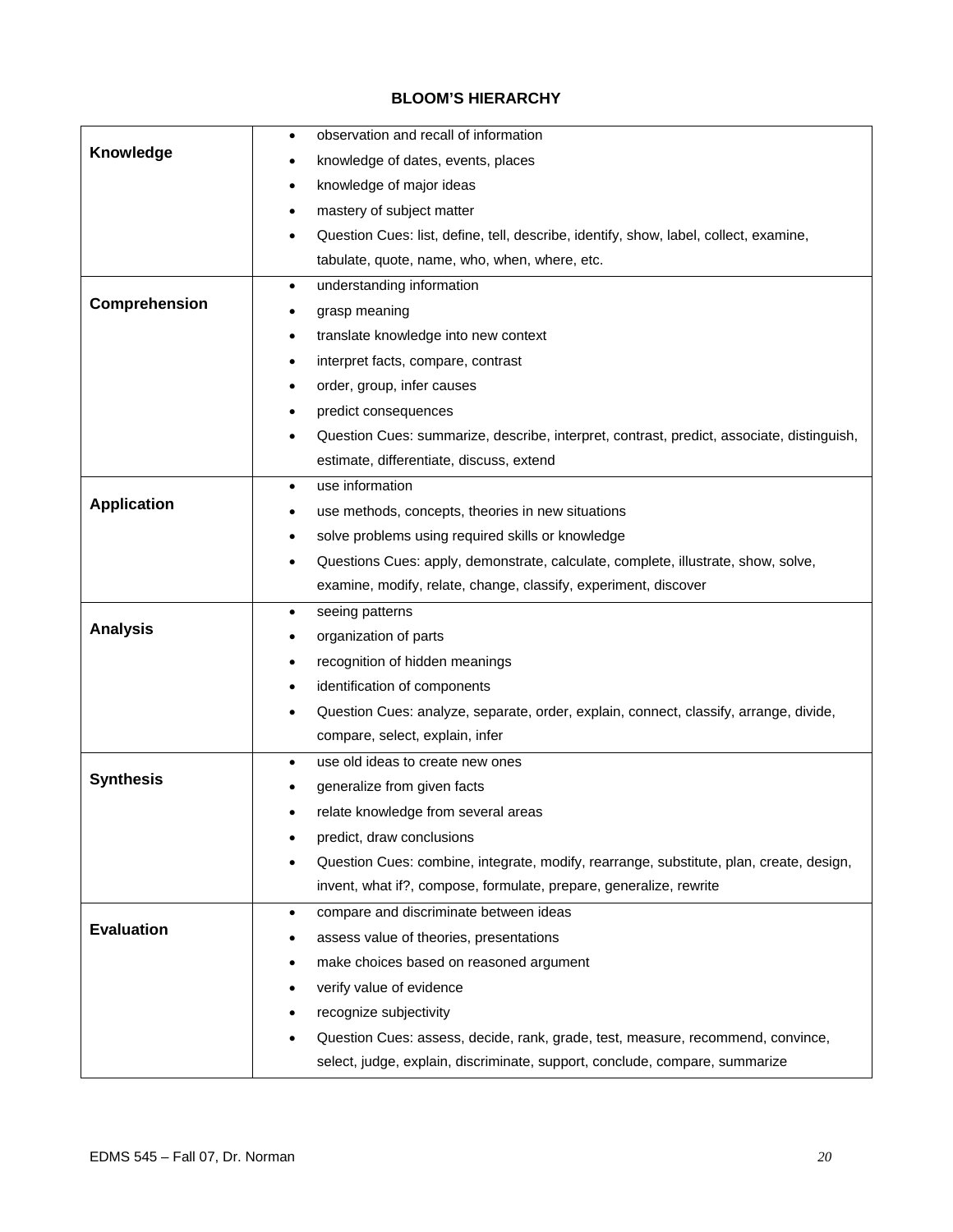| PART 1:                                                                                                                                         | PART 2:                                                                                                                           | PART 3:                                                                                             |  |
|-------------------------------------------------------------------------------------------------------------------------------------------------|-----------------------------------------------------------------------------------------------------------------------------------|-----------------------------------------------------------------------------------------------------|--|
| <b>LANGUAGE STRUCTURE AND</b><br><b>FIRST- AND SECOND-LANGUAGE</b>                                                                              | <b>METHODOLOGY OF BILINGUAL,</b><br><b>ENGLISH LANGUAGE</b>                                                                       | <b>CULTURE AND</b><br><b>CULTURAL DIVERSITY</b>                                                     |  |
| <b>DEVELOPMENT</b>                                                                                                                              | DEVELOPMENT, AND CONTENT                                                                                                          |                                                                                                     |  |
|                                                                                                                                                 | <b>INSTRUCTION</b>                                                                                                                |                                                                                                     |  |
| I. Language Structure and Use:<br><b>Universals and Differences</b><br>(including the structure of English)                                     | I. Theories and Methods of<br><b>Bilingual Education</b>                                                                          | I. The Nature of Culture                                                                            |  |
| The sound systems of language<br>А.<br>(phonology)                                                                                              | А.<br>Foundations                                                                                                                 | Definitions of culture<br>А.                                                                        |  |
| Word formation (morphology)<br>В.                                                                                                               | Organizational models: What works<br>В.<br>for whom?                                                                              | Perceptions of culture<br>В.                                                                        |  |
| Syntax<br>C.                                                                                                                                    | C.<br>Instructional strategies                                                                                                    | C.<br>Intra-group differences (e.g., ethnicity,<br>race, generations, and micro-cultures)           |  |
| Word meaning (semantics)<br>D.                                                                                                                  | II. Theories and Methods for Instruction<br>In and Through English                                                                | Physical geography and its effects on<br>D.<br>culture                                              |  |
| Language in context<br>Е.                                                                                                                       | Teacher delivery for both English<br>А.<br>language development and content<br>instruction                                        | Cultural congruence<br>Е.                                                                           |  |
| Written discourse<br>F.                                                                                                                         | Approaches with a focus on English<br>В.<br>language development                                                                  | II. Manifestations of Culture: Learning<br><b>About Students</b>                                    |  |
| Oral discourse<br>G.                                                                                                                            | C.<br>Approaches with a focus on content<br>area instruction (specially designed<br>academic instruction delivered in<br>English) | What teachers should learn about their<br>А.<br>students                                            |  |
| Nonverbal communication<br>Η.                                                                                                                   | Working with paraprofessionals<br>D.                                                                                              | How teachers can learn about their<br>В.<br>students                                                |  |
| Language Change<br>L.                                                                                                                           |                                                                                                                                   | C. How teachers can use what they learn<br>about their students (culturally<br>responsive pedagogy) |  |
| II. Theories and Factors in First- and<br><b>Second-Language Development</b>                                                                    | III. Language and Content Area<br><b>Assessment</b>                                                                               | <b>III. Cultural Contact</b>                                                                        |  |
| A. Historical and current theories and<br>models of language analysis that have<br>implications for second-language<br>development and pedagogy | Purpose<br>А.                                                                                                                     | Concepts of cultural contact<br>А.                                                                  |  |
| <b>B.</b> Psychological factors affecting first- and<br>second-language development                                                             | Methods<br>В.                                                                                                                     | В.<br>Stages of individual cultural contact                                                         |  |
| Socio-cultural factors affecting first- and<br>С.<br>second-language development                                                                | C.<br>State mandates                                                                                                              | C.<br>The dynamics of prejudice                                                                     |  |
| Pedagogical factors affecting first- and<br>D.<br>second-language development                                                                   | Limitations of assessment<br>D.                                                                                                   | Strategies for conflict resolution<br>D.                                                            |  |
| Political factors affecting first- and<br>Е.<br>second-language development                                                                     | Е.<br>Technical concepts                                                                                                          | IV. Cultural Diversity in U.S. and CA                                                               |  |
|                                                                                                                                                 |                                                                                                                                   | <b>Historical perspectives</b><br>Α.                                                                |  |
|                                                                                                                                                 |                                                                                                                                   | Demography<br>В.                                                                                    |  |
|                                                                                                                                                 |                                                                                                                                   | Migration and immigration<br>С.                                                                     |  |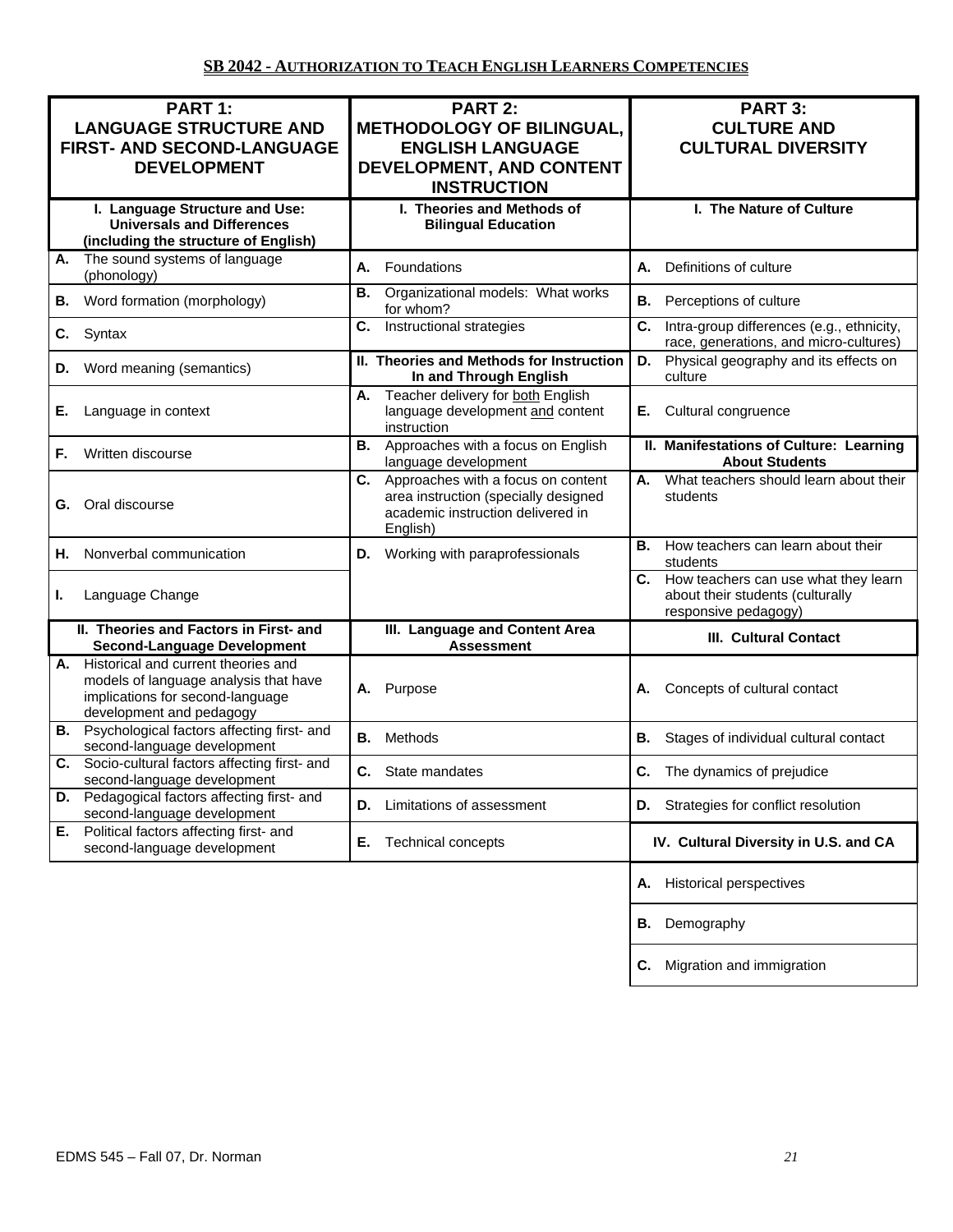#### **EDMS 545 SCIENCE EDUCATION FALL 2007 SAN MARCOS ELEMENTARY - WEDNESDAYS – 10:00-3:00**

#### **Course Schedule**

Class  $1 - Aug. 29$ 

Possible Outcomes: Your Goals and Course Goals **Comp.** Comp. Orientation to Class; index card IDs **Communic.** Communic. Participation, Professionalism and Dispositions Booklet Booklet The Learning Cycle Model of Instruction Learning Cycle Lesson \*\*Team time for Learning Cycle Lessons

 Text Overview Concept Mapping Writing Objectives for Student Learning Writing Science Concept Definitions and Essential Questions \*\*Divide into Grade Level Groups for Science Curriculum

**Each person** should **Bring Science Framework to next Class \*\*\*Each person** should **Download, print and bring** California Science Content Standards, Grades K-6, from http://www.cde.ca.gov/be/st/ss/scmain.asp **to next class**

Class 2 – Sept. 5 Ch.6-7

 $\overline{\phantom{a}}$ 

 $\overline{\phantom{a}}$ 

 $\overline{\phantom{a}}$ 

Turn in Ch 4-5 Reading Accountability Journal Entries Framwk 1-22 Framwk 1-22 Science Process Skills and Scientific Attitudes Science Content Standards Overview and Activity \*\*Begin Science Curriculum: Grade Level Groups

Learning Cycle Lesson \*\*Team time for Learning Cycle Lessons Communication Basics: An Overview of Nonviolent Communication Begin Framework Summary Response **Each person** should **Bring Science Framework** & **Science Content Standards** to **next class.**

Class 3 – Sept. 12 Ch.8-9 Discuss and Turn in Framework Summary Response Teaching English Language Learners in Science Performance Assessments Discuss Exploratorium on Oct. 10 – Select Partners \*\*Science Exploratorium Planning time \*\*Work on Science Curriculum: Grade Level Groups

\*\*Team time for Learning Cycle Lessons

**Team 1** Learning Cycle Lesson

 Developing Criteria for Assessing Learning and Using Rubrics to Show Criteria **Each person** should **Bring Science Framework** & **Science Content Standards** to **next class.**

Reading<br>Ch. 1-5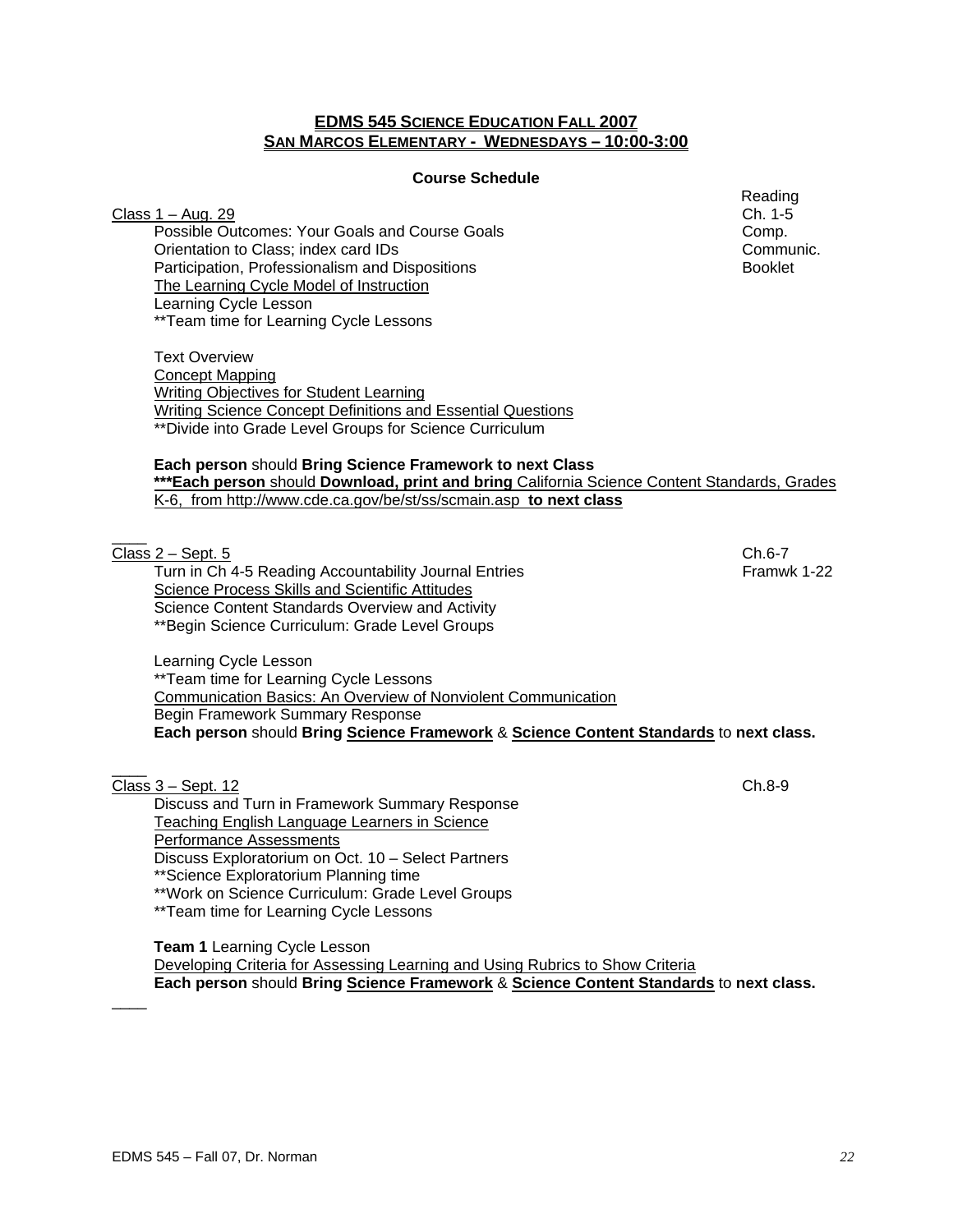| Team 3 Learning Cycle Lesson<br>Inclusion of All Students in Science Class<br>Each person should Bring Science Framework & Science Content Standards to next class.                                                                                                         |          |    |
|-----------------------------------------------------------------------------------------------------------------------------------------------------------------------------------------------------------------------------------------------------------------------------|----------|----|
| <u> Class 6 – Oct. 3</u><br>Turn in Ch 10, 14, 15, 16 Reading Accountability Journal Entries<br>Inclusion of All Students in Science Class<br>Work on Science Curriculum: Grade Level Groups                                                                                | Ch.18-19 |    |
| Team 4 Learning Cycle Lesson<br>Private Universe: What causes the seasons? Understanding science concepts.                                                                                                                                                                  |          |    |
| <u>Class 7 – Oct. 10</u><br>Science Exploratorium at Elementary School<br>Bring copies of Data Sheets for the elementary children<br>Also bring copies of Lesson Plan and extra copies of Data Sheets for students in our class<br><b>Begin Course Reflection</b>           | Ch.20-21 |    |
| Discuss Exploratorium<br>Turn in Science Curriculum and email it if you have not yet done so<br>Turn in Learning Cycle Lesson Drawings and Explanations<br>Team 5 Learning Cycle Lesson<br>Science Projects, Student Research, Science Fairs                                |          |    |
| Class 8 - Oct. 17<br>Turn in Ch 18-21 Reading Accountability Journal Entries<br>Turn in Course Reflection<br>Safety in the Science Class<br>Benchmarks and National Science Education Standards<br>Team 6 Learning Cycle Lesson                                             |          |    |
| Complete TPEs in class.<br>TPEs should be completed on Taskstream during this class time, though you may bring a draft to<br>class to be better prepared. You will turn in a printout of your responses to TPE 1A Science and<br>TPE 5 Student Engagement prior to leaving. |          |    |
| EDMS 545 - Fall 07, Dr. Norman                                                                                                                                                                                                                                              |          | 23 |

 **Each person** should **Bring Science Framework** & **Science Content Standards** to **next class.**

Class 5 – Sept. 26 Ch.15-16

Turn in **1 page** Lesson for Science Exploratorium and **1/2-1 page** "Data Sheet"

 $\overline{\phantom{a}}$ 

Turn in Ch 6-9 Reading Accountability Journal Entries

\*\*Work on Science Curriculum: Grade Level Groups

Work on Science Curriculum: Grade Level Groups

NSTA Position Statements on Elementary Science and Assessments

Inclusion and Teaching Science to Students with Special Needs

Integrating Writing into Science Activities

\*\*Science Exploratorium Planning time

**Team 2** Learning Cycle Lesson

Mid-Class Check

# Class 8 – Oct. 17

# Class 4 – Sept. 19 Ch.10 & 14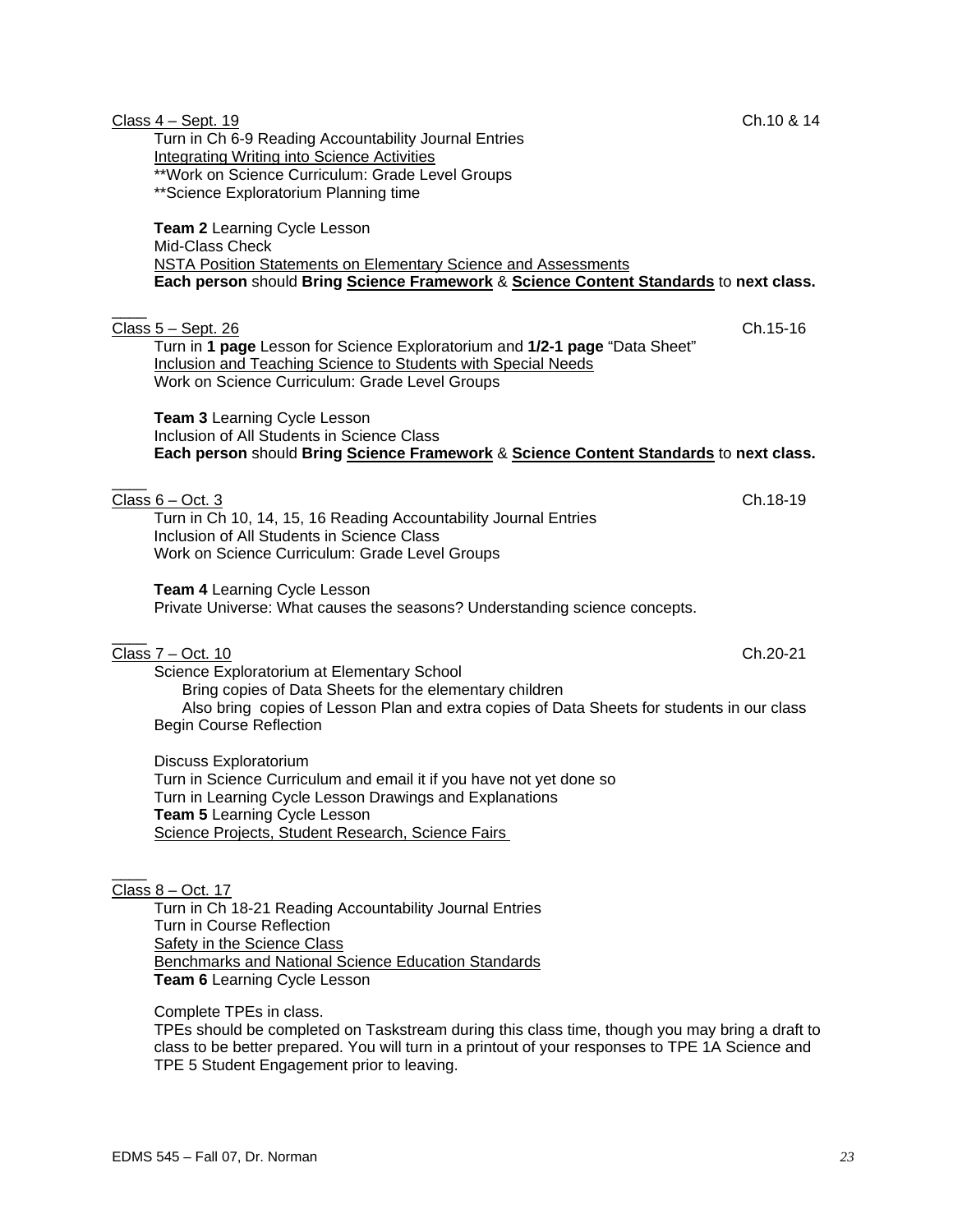# **Assignment Checklist**

| <b>Assignment</b>                              | %  | <b>Individual</b><br>or Team | <b>Documents to Turn In</b>                                            | <b>Due</b><br><b>Date</b> |
|------------------------------------------------|----|------------------------------|------------------------------------------------------------------------|---------------------------|
| Reading Accountability Journal                 | 20 | Individual                   | Blue Books - individual<br>Ch 2-21                                     | Every<br>Other<br>Week    |
| <b>Framework Summary Response</b>              | 05 | Individual                   | Typed Response -<br>individual                                         | Sept.12                   |
| Leadership of Hands-On Science Lesson          | 10 | Team                         | Self-Eval Rubric - team<br>Lesson Plan - team                          | varies                    |
| Learning Cycle Lesson Drawings                 | 05 | Individual                   | Drawings w Labels -<br>Blue Book/Lab- individual                       | Oct. 10                   |
| Learning Cycle Lesson Explanations             | 05 | Individual                   | Drawings w Labels -<br>Blue Book/Lab- individual                       | Oct. 10                   |
| Science Exploratorium                          | 10 | Pairs                        | Self-Eval Rubric - pairs<br>Lesson Plan & data sheet-<br>pairs         | Oct. 10                   |
| <b>Science Curriculum</b>                      | 25 | Team                         | Self-Eval Rubric - team<br>Curriculum - team<br>Also email 1 copy/team | Oct. 10                   |
| <b>Course Reflection</b>                       | 05 | Individual                   | <b>Typed Responses</b>                                                 | Oct. 17                   |
| Documentation of 5 hrs. Science<br>Instruction | 05 | Individual                   | <b>Typed Explanations and</b><br><b>Reflections</b>                    | When<br>done/<br>Oct. 17  |
| Complete Science TPEs in class                 | 05 | Individual                   | <b>Typed Responses</b><br>Internet Taskstream<br>Entries - individual  | Oct. 17                   |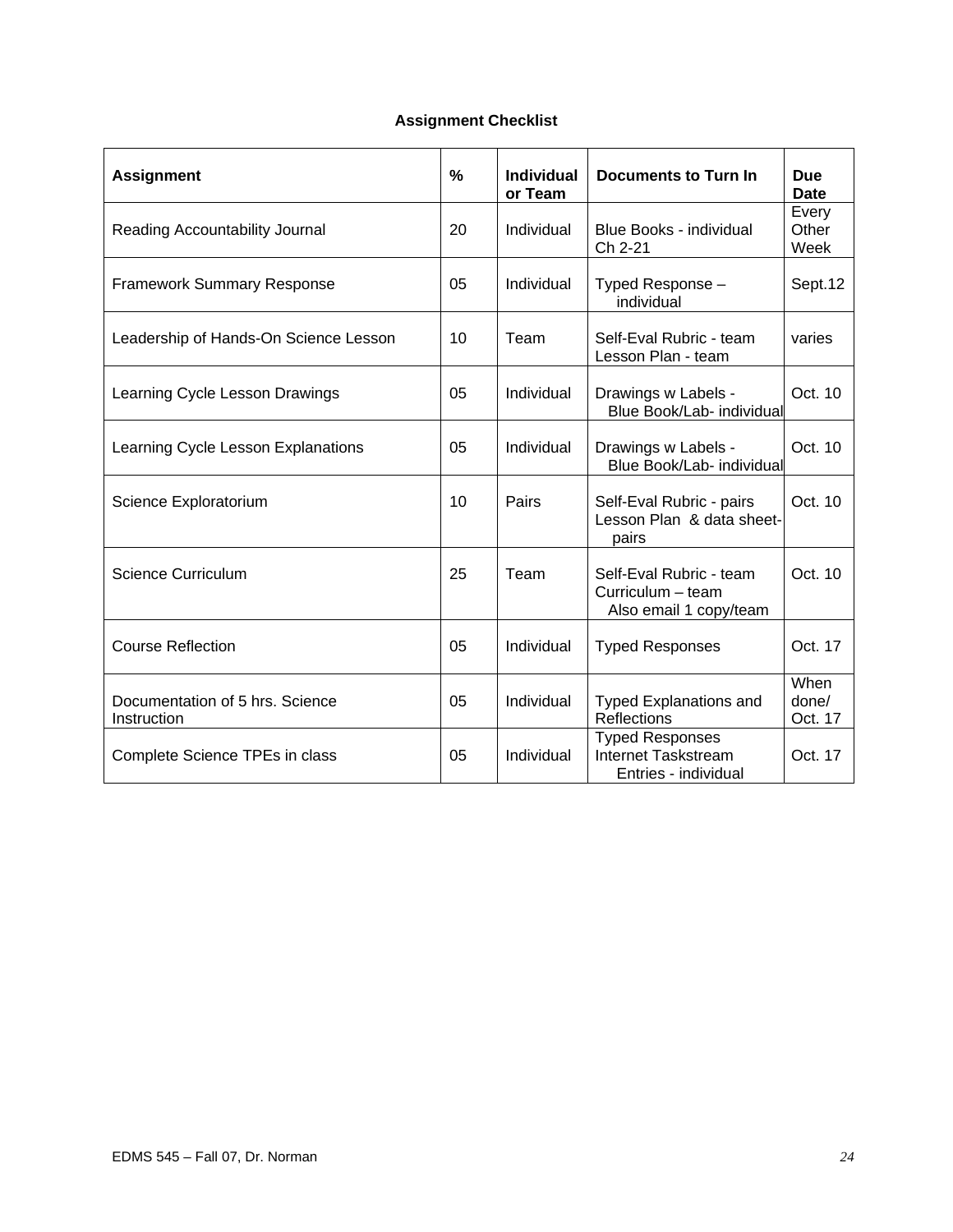**Your Full Name \_\_\_\_\_\_\_\_\_\_\_\_\_\_\_\_\_\_\_\_\_\_\_\_\_\_\_\_\_\_\_\_\_\_\_\_ Cohort \_\_\_\_\_\_\_\_\_\_\_** 

# **SCIENCE EDUCATION GRADESHEET**

This will be attached to your Class Folder. Keep your own copy in your Science Notebook.

#### **Attendance**

(present, late or absent—sign your name and indicate if late. For previous classes, indicate if present for whole class or left early)

# Class

#### Reading Accountabilities (7 points each)

| Ch. $4 \_ \qquad$ point | Ch. 9 _______ point   | Ch. 17 ________ point |
|-------------------------|-----------------------|-----------------------|
| Ch. 5 ________ point    | Ch. 10 _______ point  | Ch. 18 ________ point |
| $Ch. 6$ point           | Ch. 14 ________ point | Ch. 19 ________ point |
| Ch. 7 ________ point    | Ch. 15 ________ point | Ch. 20 ________ point |
| $Ch. 8$ ________ point  | Ch. 16 _______ point  | Ch. 21 ________ point |

|                | <b>Assessment of Course Objectives</b>                | Percent of Grade | Your Grade | <b>Final Points</b> |
|----------------|-------------------------------------------------------|------------------|------------|---------------------|
| 1.             | Participation, Professionalism and Disposition        | 5%               |            |                     |
| b.             | Reading Accountability Journal                        | 20%              |            |                     |
| $\mathbf{c}$ . | <b>Framework Summary Response</b>                     | 5%               |            |                     |
| 2.             | Leadership of Hands-on Science Activities             | 10%              |            |                     |
| d.             | Learning Cycle Lesson Drawings                        | 5%               |            |                     |
| e.             | Learning Cycle Lesson Explanations                    | 5%               |            |                     |
| f.             | Science Exploratorium Lesson Plan/Presentation        | 10%              |            |                     |
| g.             | Science Curriculum                                    | 25%              |            |                     |
| h.             | <b>Course Reflection</b>                              | 5%               |            |                     |
| 1.             | Complete Science TPEs during last class               | 5%               |            |                     |
| $\cdot$        | Documentation of 5 hours of Science Teaching/Tutoring | 5%               |            |                     |

Final Course Grade \_\_\_\_\_ Final Letter Grade \_\_\_\_\_